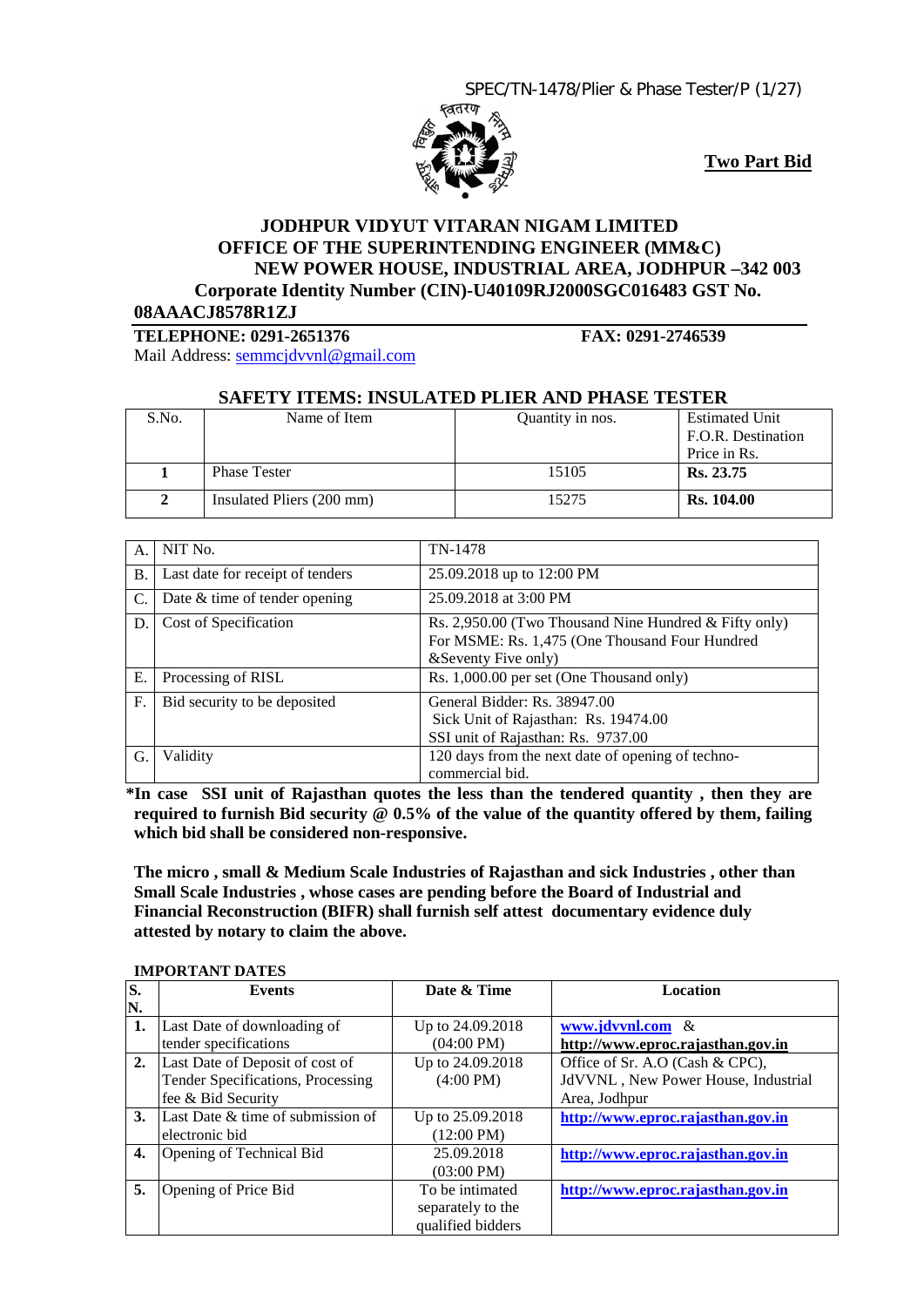# **INDEX**

| Section-I      | Instructions to tenderers with addendum                |                  |
|----------------|--------------------------------------------------------|------------------|
|                | corrigendum                                            |                  |
| Section-II     | General Conditions of Contract with                    |                  |
|                | addendum / corrigendum.                                |                  |
| Section-III    | <b>Technical Specification</b>                         |                  |
| Schedule-I     | Schedule of Requirement                                |                  |
| Schedule-III A | Pre Qualification Requirement (PQR)                    |                  |
| Schedule-III   | Price Schedule (Bill of Quantity)                      | Submitted online |
| Schedule IV    | Details of tendered quantity, quantity                 |                  |
|                | offered along with justification with                  |                  |
|                | reference to qualifying Requirement)                   |                  |
| Schedule V     | <b>Departure from Guaranteed Technical</b>             |                  |
|                | Particulars                                            |                  |
| Schedule V A   | Guaranteed Technical and other Particulars             |                  |
| Schedule VI A  | Departure from the requirement of                      |                  |
|                | Technical Specification.                               |                  |
| Schedule VI B  | Departure from commercial terms &                      |                  |
|                | conditions of specification                            |                  |
| Schedule VII   | List of Past supplies.                                 |                  |
| Schedule VII A | C.A. Certificate for Quantity Justification            |                  |
| Schedule VIII  | Delivery schedule.                                     |                  |
| Schedule IX    | List of equipment & technical hands                    |                  |
|                | available with the tendering firm.                     |                  |
| Schedule X     | General Particulars about the tender in                |                  |
|                | brief.                                                 |                  |
| Schedule XI    | Format of Affidavit for Rajasthan MSME                 |                  |
| General        | Amendments in ITB & GCC                                |                  |
| Appendix-A     | Performa for Bank Guarantee in lieu of Bid<br>Security |                  |
| Appendix-B     | Important instruction                                  |                  |
| Annexure-A     | Self attested undertaking                              |                  |

# **NOTE:**

- 1. Tender documents will be made available on e-Tendering portal www.eproc.rajasthan.gov.in The bidders, in their own interest are requested to read very carefully the tender document before submitting the bid only through online on website [www.eproc.rajasthan.gov.in](http://www.eproc.rajasthan.gov.in/) . The bidders can download bid up to 04:00 p.m. one day prior to schedule date of opening of respective bid mentioned above documents and submit their bids online up to 12:00 p.m. on schedule of respective bid mentioned above.
- 2. Eligible bidders should submit their bid well in advance instead of waiting till last date JdVVNL will not be responsible for non-submission of bids due to any website related problems.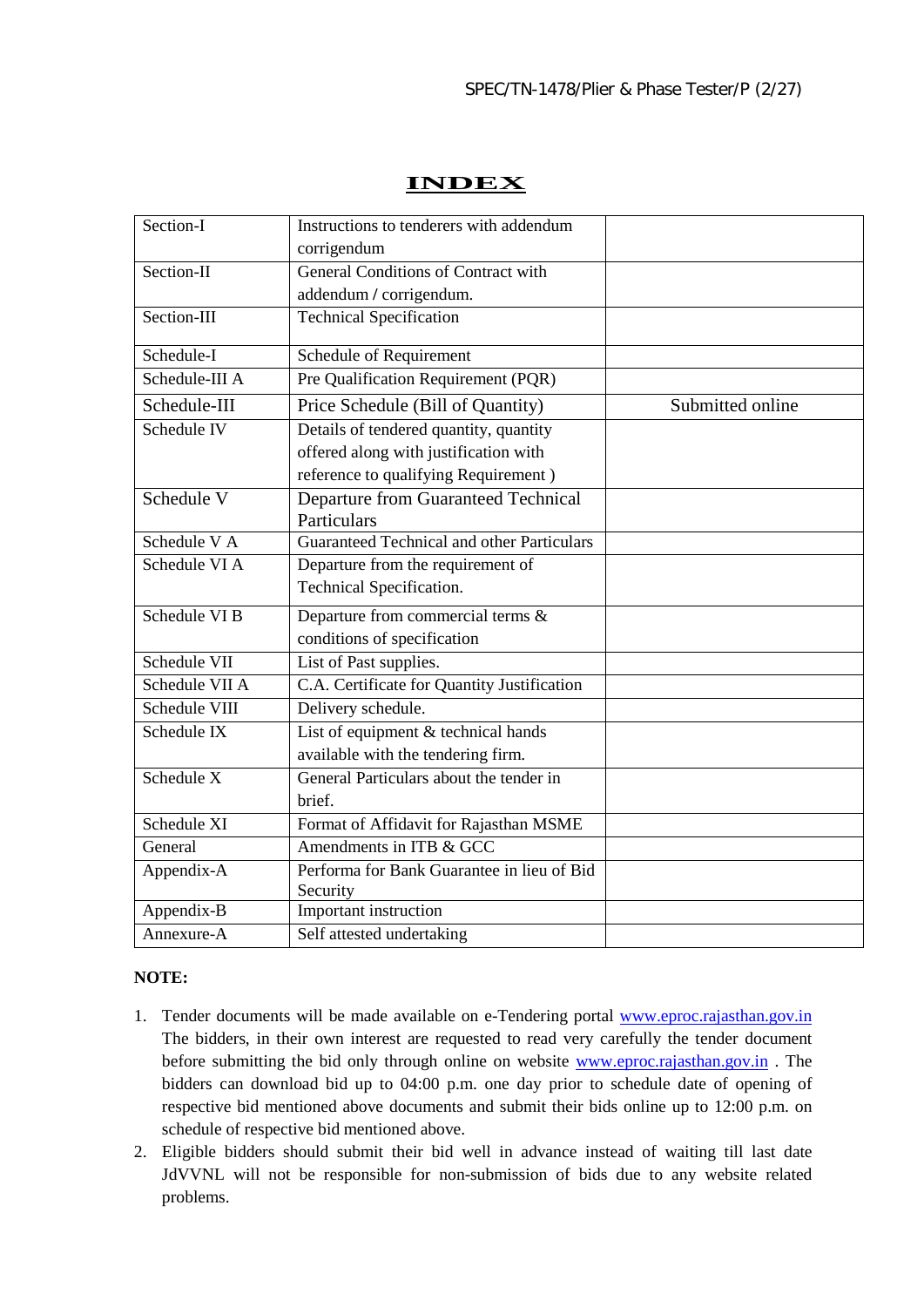- 3. The cost of Tender specification **Rs. 2950/- (For MSME Rs. 1475/-)** (Non-Refundable) to be paid by Demand Draft in Favour of the Sr. Accounts officer(Cash & CPC), JdVVNL, Jodhpur and tender processing fees Rs. **1000/-** shall be payable by demand draft in favour of The Managing Director RISL, JODHPUR ( Non- Refundable). The bidders are required to deposit all these payments in the office of the SE(MM&C), JdVVNL, Jodhpur up to 4.00 PM one day prior to date of tendering otherwise their bids are liable to be rejected.
- 4. The Bid Security amount (as applicable) to be paid by demand draft/banker's cheque in favous of SR.AO(CASH & CPC), JDVVNL, Jodhpur (Payable at jodhpur) 342003 **up to 4.00 p.m upto one WORKING day prior to schedule date of opening** of respective bid or Bank guarantee, in specified format, of a scheduled bank in favour of superintending Engineer (MM&C), JDVVNL, Jodhpur be deposited to the Sr. Accounts Officer (MM&C), JdVVNL, New Power House, Industrial Area,Jodhpur-342003 **up to 4.00 p.m. up to one WORKING day prior to schedule date of opening** of respective bid and obtain a receipt/acknowledgement thereof. No other mode of deposit shall be accepted. At the time of depositing the Bid Security amount or Bank Guarantee, the bidder shall also furnish self attested and duly attested by Notary, the documentary evidence of SSI unit of Rajasthan or of sick unit (as applicable) along with affidavit as per schedule XI on Non-Judicial Stamp of Rs.  $100/-$ .

The Bank Guarantee against Bid Security be issued by Nationalized / Scheduled Bank. The same may be accepted after confirmation by issuing Bank. If any Bid Security Bank Guarantee not is proper format / not confirmed by the issuing Bank the same would not be accepted and the bidder would be immediately shorted out from bid process.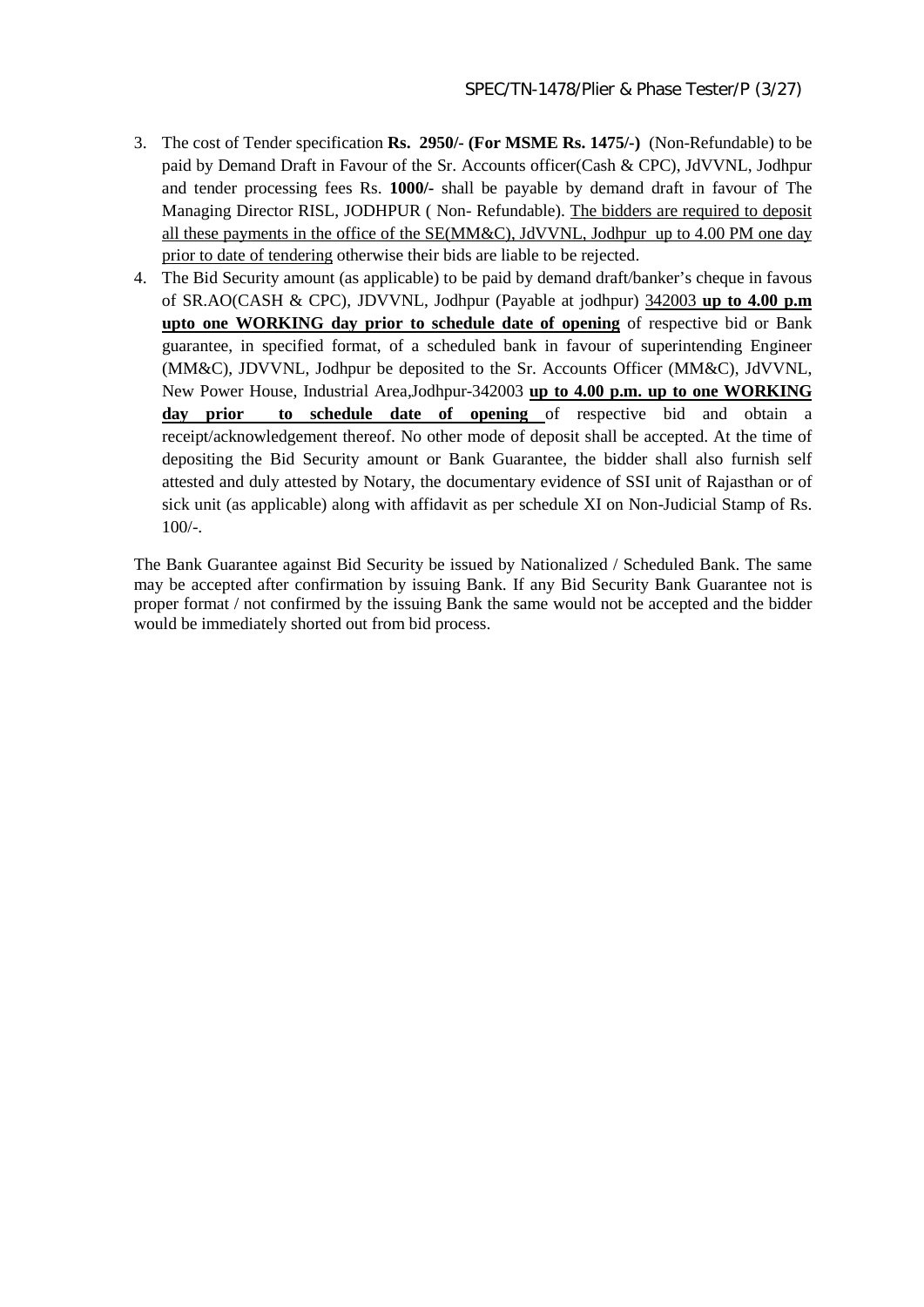# **SCHEDULE - III**

# **TECHNICAL SPECIFICATION FOR PHASE TESTER & INSULATED PLIER AGAINST TN-1034.**

## **3.1 SCOPE:**

This specification cover the design, manufacturing, testing at manufacturer's works before dispatch, supply and delivery of Phase Tester & Insulated Plier at our Nigam stores.

# **3.2 SCHEDULE OF REQUIREMENT:**

| S.NO. | <b>PARICULARS</b>         | <b>QUANTITY REQUIRED</b><br>(In Nos.) |
|-------|---------------------------|---------------------------------------|
|       | <b>Phase Tester</b>       | 15105                                 |
|       | Insulated Pliers (200 mm) | 15275                                 |

The quantity indicated above is only provisional and the purchase reserves the right to revise the same at the time of deciding the tender case.

#### **3.3 STANDARD FOR MATERIAL:**

The material shall be manufactured and tested in accordance with the following specification: -

#### **1. Phase Tester : -**

The Phase Tester suitable for pocket fixing with screw driver blade and testing voltages between 110 to 500 Volts confirming to IS: 5579/ 1985 (with latest amendment).

#### **2. Insulated Plier:**

The Insulated Plier 200 mm having side cutting combination plier, universal type with joint cutter 200 mm size drop forged confirming to IS:2615 and IS:3650/1981 (with latest amendment). The handle should be fully insulated with velvet PVC dip coated, ISI Mark only.

#### **3.4 SAMPLES :**

The tenderer shall furnish two samples of each offered item. Samples should be delivered free of cost to the SE (MM&C), JdVVNL, Jodhpur within a week's time from date of opening of tender failing which the offer is likely to be ignored.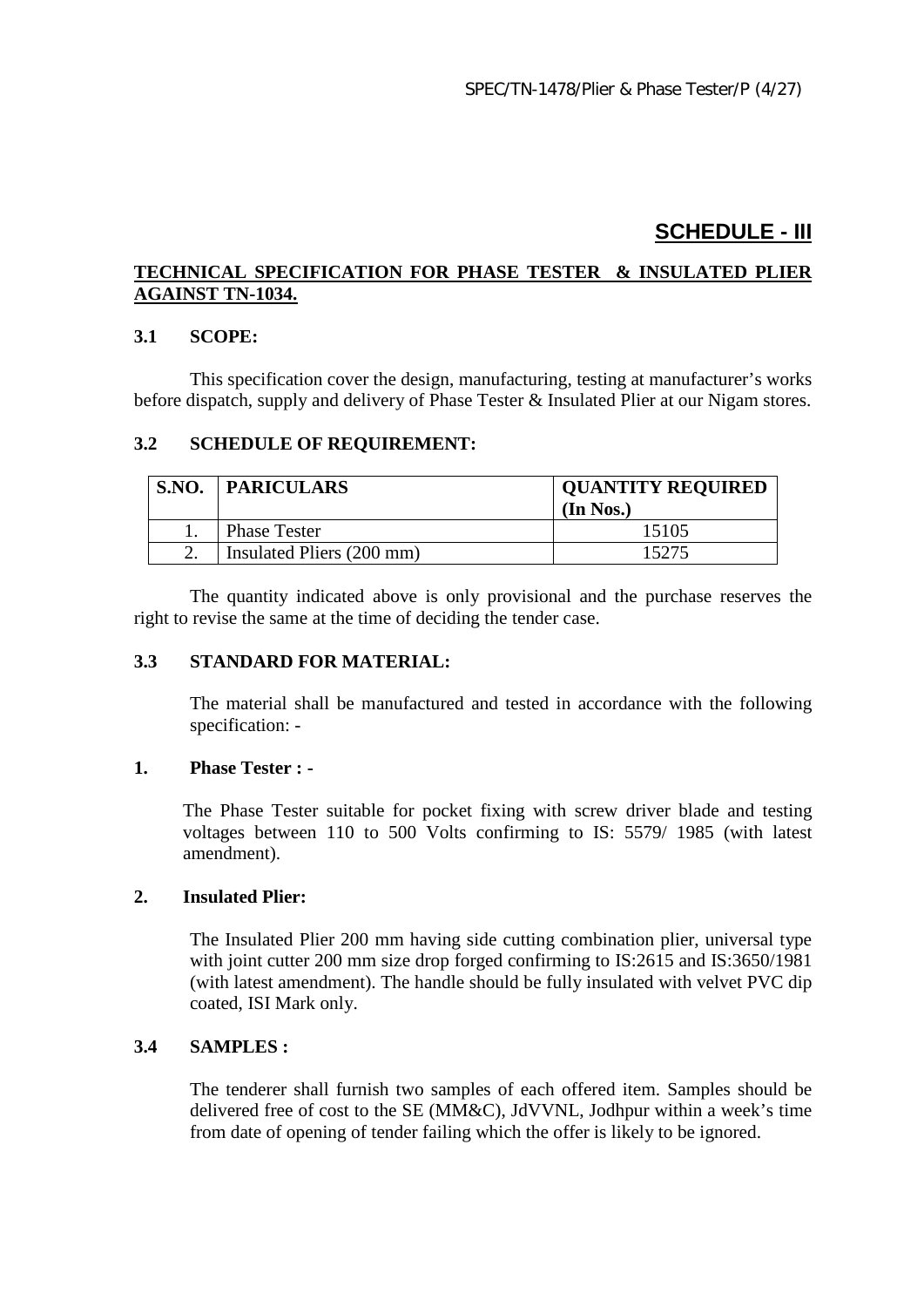### **3.5 PREFERENCE :**

The offers for standard make bearing ISI certification mark and the manufacturers quoting shorter delivery period shall be preferred.

## **3.6 TEST CERTIFICATES :**

The tenderer must furnish certified photocopies of all the tests specified in the latest edition of relevant IS which should be from recognized testing house / laboratories. The tenderer shall furnish a certificate to the effect that the material offered is identical in quantity and performance with those given in test report.

# **3.7 BIS LICENSE:**

The tenderer must furnish **photocopies of BIS license of Insulated Plier** failing which the offer may be ignored and rejected.

# **3.8 ROUTINE AND ACCEPTANCE TEST :**

The material shall be subjected to all routine and acceptance test specified in the latest edition of ISS, before dispatch such tests shall be witnessed by the inspecting officer of the Nigam.

# **3.9 PACKING :**

Each item should be suitably and properly packed as per manufacture's standard practice. The packing should be able to withstand rough handing during transit of material at various destinations.

#### **3.10 DELIVERY**

Delivery of ordered material should commence after one month from the date of receipt of detailed purchase order and shall be **completed within Two months thereafter at equal monthly rates**. However you can offer the material even earlier. The month of commencement and completion of supply should be expressed precisely.

# **3.11 AUTHORIZATION CERTIFICATE :**

In case the bidder themselves is not manufacturer of the item than they have to furnish an authorization letter from the manufacturers confirming that you are the authorized dealer / sole distributor / sole selling agent in the region and you are authorized to quote on their behalf shall be enclosed along with tender offer. In case of offering an imported brand a letter from the manufacturer confirming that you are their authorized representative in the country and authorized to quote on their behalf shall be enclosed along with tender offer.

#### **3.12 PRICES :**

The tenderer must quote prices on "FIRM" price basis inclusive of packing and forwarding charges. The GST as applicable should be indicated separately. The freight and insurance charges and GST may also be indicated separately.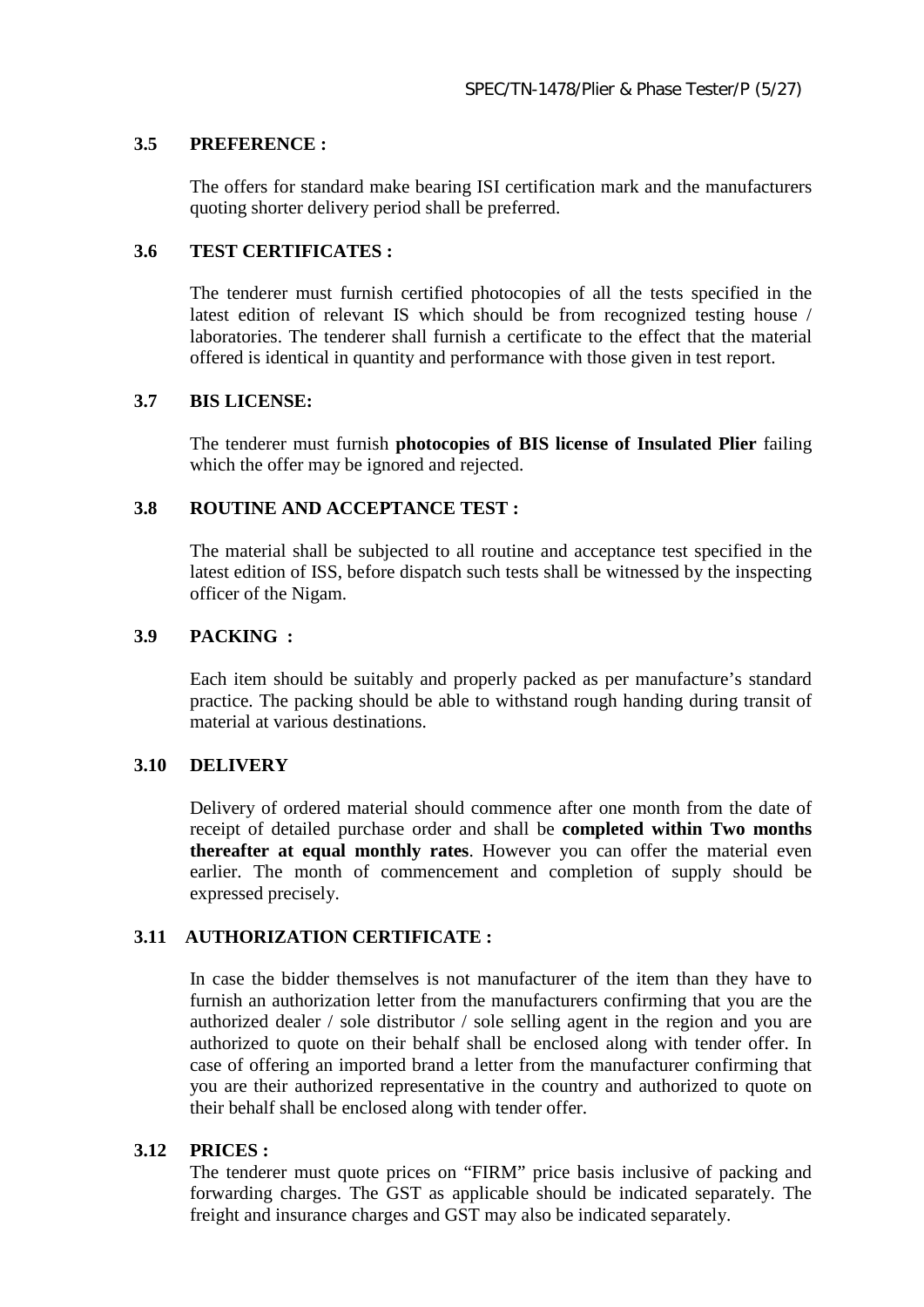# **3.13 DEVIATION FROM SPECIFICATION:**

The technical specification contained in this section is for the guidance of the tenderer. Any deviation from the purchase specification will be considered on their relative merits in respect of performance, efficiency durability and overall economy consistent with the purchase's requirement. Such deviation shall be clearly entered by the tenderer.

## **3.14 INSPECTION AND TESTING:**

- (A) Before dispatch the equipment shall be inspected and tested by the authorized inspecting officer of the Nigam. The manufacturer/ supplier shall furnish the details of test which shall be arranged at the time of inspection to ascertain routine test at the manufacture's works in presence of purchaser's representative.
- (B) After successful inspection the supplier shall be required to dispatch inspected and cleared material with in 14 days from the receipt of dispatch instruction, failing which he shall be required to re- offer the material / equipment for inspection and the delay if any on account to this shall be attributed at his part with re- inspection charges.

## **3.15 COMPLETENESS OF EQUIPMENT:**

Any fittings accessories or apparatus, which may not have been specifically mentioned in the specification, shall be deemed to be included and shall be supplied by the contractor with out extra charges. The equipment shall be complete in all respect whether such details are mentioned in this specification or not.

#### **3.16 TENDERS :**

Tenderers shall furnish complete particulars of the material offered by them in regard to this specification and submit the same with their tender offer in single copy. Failure to do so or any incomplete entry there in may prevent from being considered.

## **3.17 MANUFACTURER'S WARRANTEE:**

The offered equipment/material shall be guaranteed for satisfactory operation for a period of 18 months from the date of receipt of last consignment at site. For this purpose you shall furnish manufacturer's warrantee on Rajasthan State Nonjudicial Stamp Paper worth Rs.500/- in a manner detailed at Clause 1.41 of "General Conditions of Contract"

## **3.18 GENERAL :**

The tenders received without complete details required as per enclosed forms schedules are liable to be rejected.

**3.19** As GST act has been effected from 01.07.2017, therefore, BOQ has been prepared accordingly with applicability of GST. Further, old tax structure wherever appearing in ITB/GCC/Specification may be replaced by GST as per notification.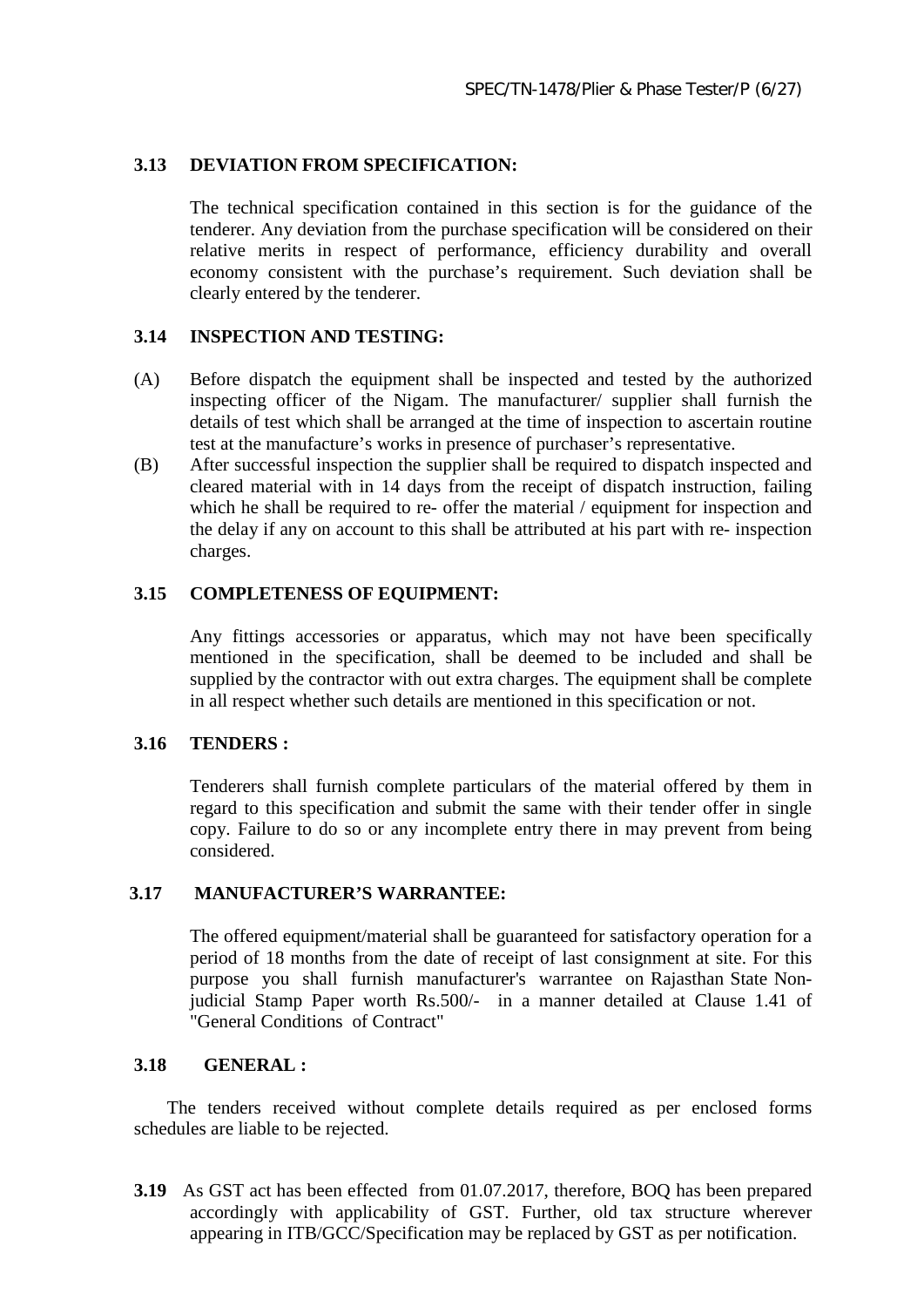Further, GST registration number of Jodhpur Discom is 08AAACJ8578R1ZJ.

# **3.20 ADDITIONAL ORDER**

Repeat order for additional quantities upto 50% of original ordered quantities, may be placed by the Nigam on the same rates , terms and conditions given in the contract.

**3.21** Every Micro, Small & Medium enterprises of Rajasthan shall be required to submit an affidavit in schedule-XI, along with duly filled bid document.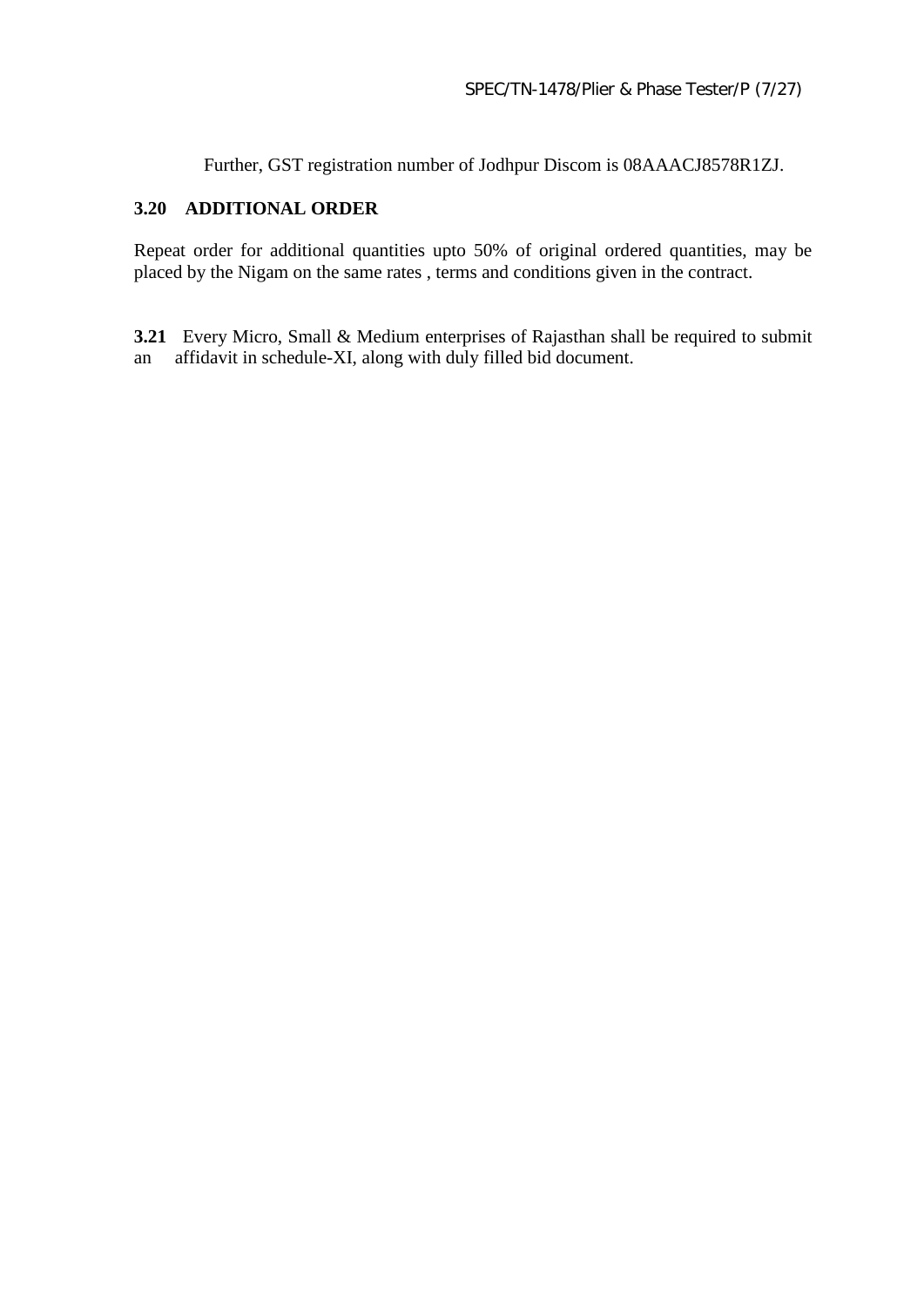

 **Schedule-I**

# **SCHEDULE OF REQUIREMENT**

# **PHASE TESTER & INSULATED PLIER:**

| Sr. No. | ITEM                      | Approx. QUANTITY in Nos. |
|---------|---------------------------|--------------------------|
|         | <b>Phase Tester</b>       | 15105                    |
|         | Insulated Pliers (200 mm) | 15275                    |

Note: The quantities as mentioned in the schedule of requirements are tentative and may increase / decrease as per the requirement of the Nigam.

**-----------------------------**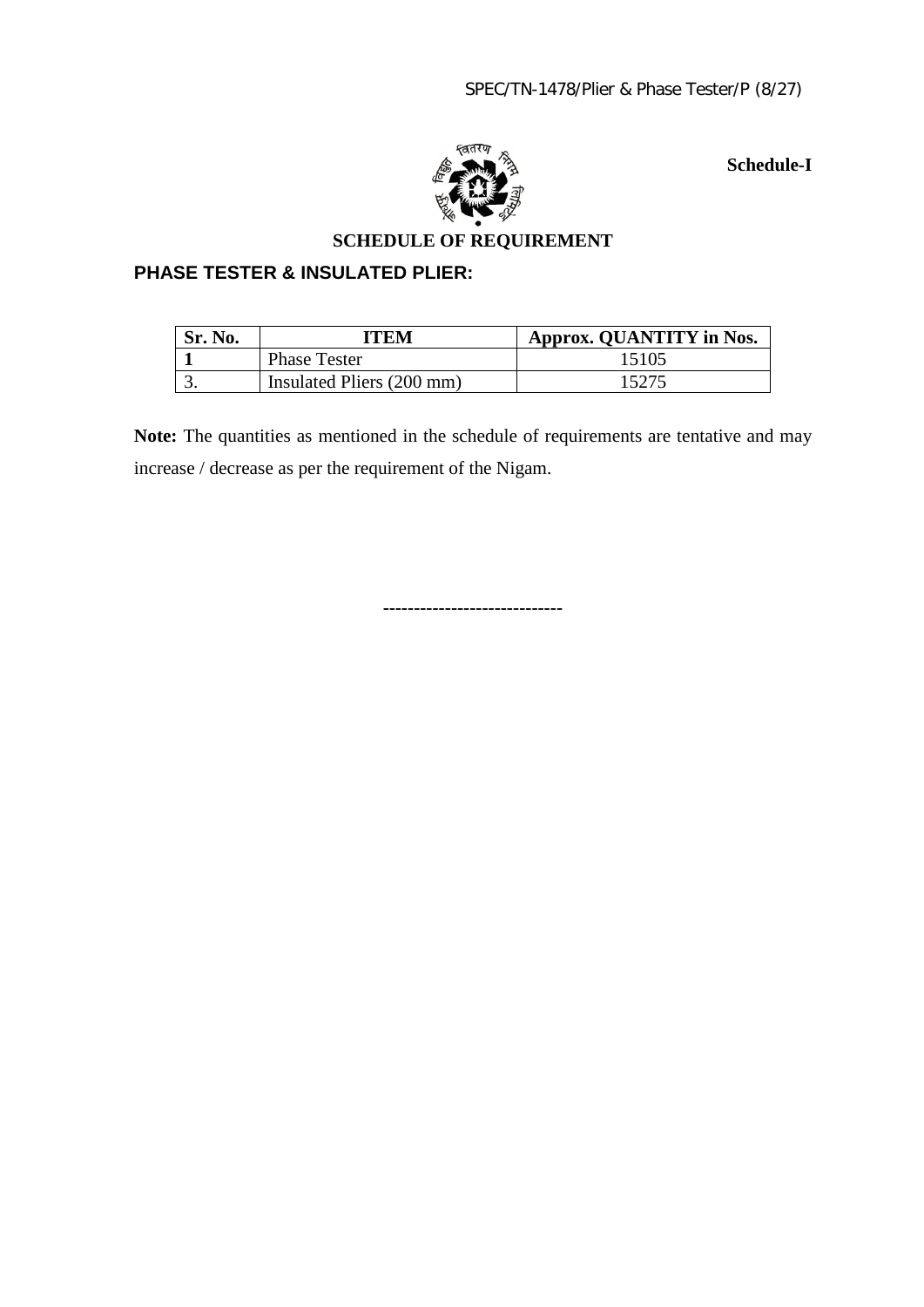# **SCHEDULE-III-A**

### **QUALIFICATION REQUIREMENT**

## **ITEM:-INSULATED PLIER AND PHASE TESTER**

## **TN-1478**

The bidder should fulfill following qualifying requirements for successful participation in the tender along with relevant documentary evidence supporting each qualifying requirement without which the offer shall be considered non-responsive  $\&$ rejected.

- 1.0 The bidder should be a Manufacturer of offered items. The offers from sole selling agent/ authorized dealers shall be entertained subject to furnishing of authorization letter from original manufacturer.
- 2.0 The bidder is required to quote for minimum 10% tendered quantity of tendered item, failing which their offer may be considered Non-Responsive.
- 3.0 The bidder who have been black listed in any of the state Discom or with whom business relations have been severed in Jodhpur Discom shall not be considered.

# **GENERAL CONDITIONS : - (ALL CONDITIONS BE DULY SIGNED & SEALED)**

- I) The bidder shall clearly indicate the deviations such as `Technical Deviation & Commercial Deviations' in the prescribed proforma only. The deviations indicated elsewhere in the bid shall not be accepted.
- II) The bidder must clearly fill up each and every particular of guaranteed technical particulars annexed with Technical Specifications otherwise he will be responsible for Technical Non-responsiveness.
- III) All documents required in the prescribed format are to be furnished along with the bid itself only except an attested copy of BIS license (wherever it is required), failing which the bid will be summarily rejected.
- IV) However, a copy of BIS License may be submitted by the bidder up to the official working hours of one working day prior to the schedule / notified date of opening of price bid.

-----------------------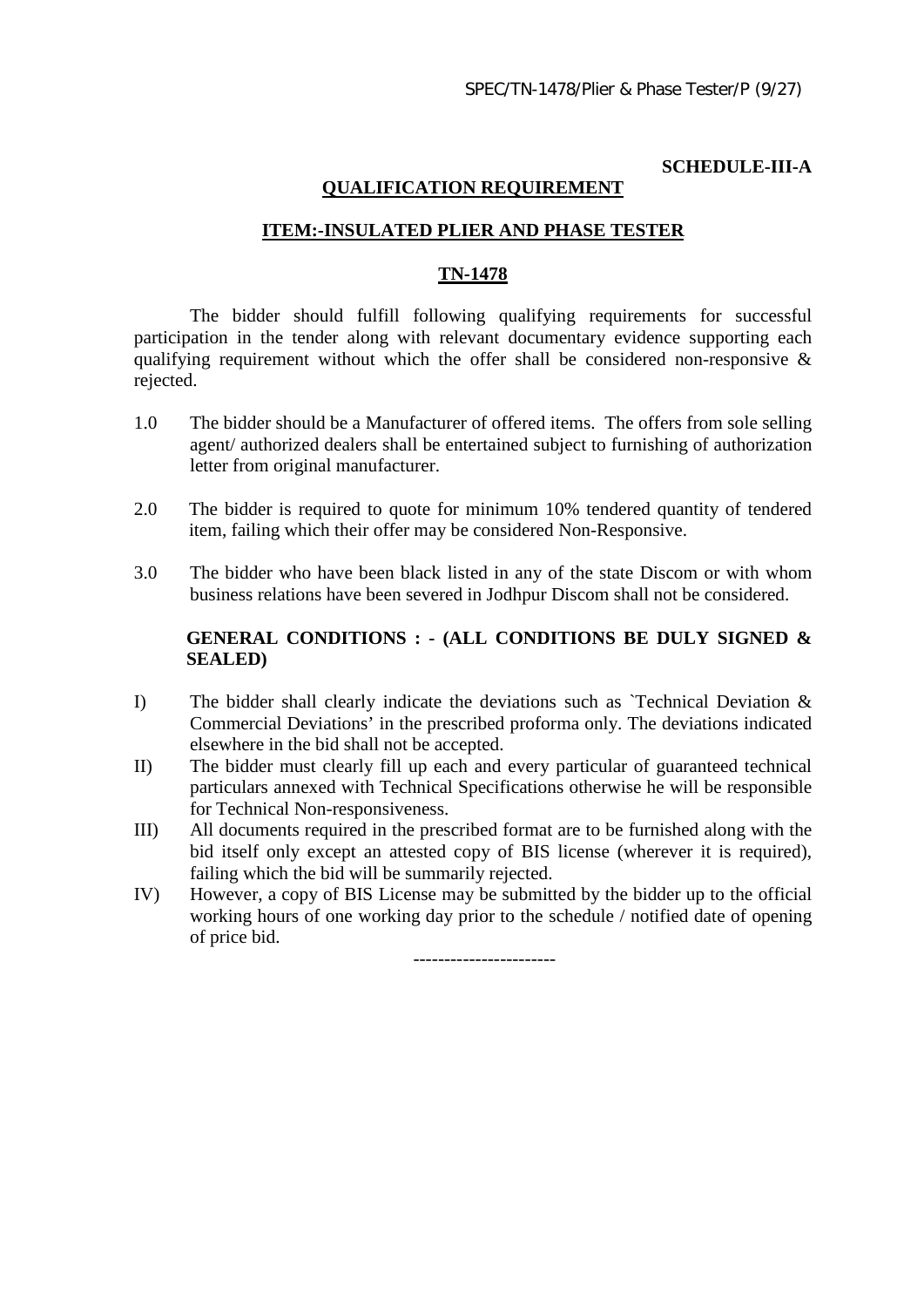**Schedule-IV**

## **Must be filled-in by the tenderer and attach with technical bid (Part-I)**

To,

The Superintending Engineer (MM&C), Jodhpur Vidyut Vitran Nigam Limited, Jodhpur.

Dear Sir,

With reference to your invitation to tender against specification No. **JDVVNL/SE/MM&C/TN-1478**, we agree to supply the following quantity:-

| S. No         | <b>Particulars of item</b> | <b>Tendered</b><br>Quantity<br>(In Nos.) | Qty.<br><b>Offered</b><br>(In Nos.) | <b>Status of</b><br>type test<br>reports<br>submitted. |
|---------------|----------------------------|------------------------------------------|-------------------------------------|--------------------------------------------------------|
|               |                            |                                          | 4                                   |                                                        |
|               | <b>Phase Tester</b>        | 15105                                    |                                     |                                                        |
| $\mathcal{D}$ | Insulated Pliers (200 mm)  | 15275                                    |                                     |                                                        |

- 1. The offer is valid for a period of 120 days from the date of opening of this tender.
- 2. The prices are FIRM in all respect.
- 3. It is noted that the quantities as mentioned in the specification are approximate and we agree to supply any quantity as per your requirement.
- 4 The delivery shall strictly be in accordance with our delivery clause as given in Schedule-VIII of this specification. In case we fail to deliver the material as indicated in the clause No. 1.23, we are liable to pay recovery for delay in delivery as per clause No. 1.24 of this Schedule-II of this specification. The material shall conform to your specification No. **JDVVNL/SE/MM&C/TN-1478** and as per relevant ISS in all respect.
- 5. We confirm that we agree to all the terms & conditions as well as the technical stipulations of your specification No. **JDVVNL/SE/MM&C/TN-1478** and there are no deviations other than as specified in the Schedule VI (A&B).

 Yours faithfully, Signature of bidder with stamp **Dated** Dated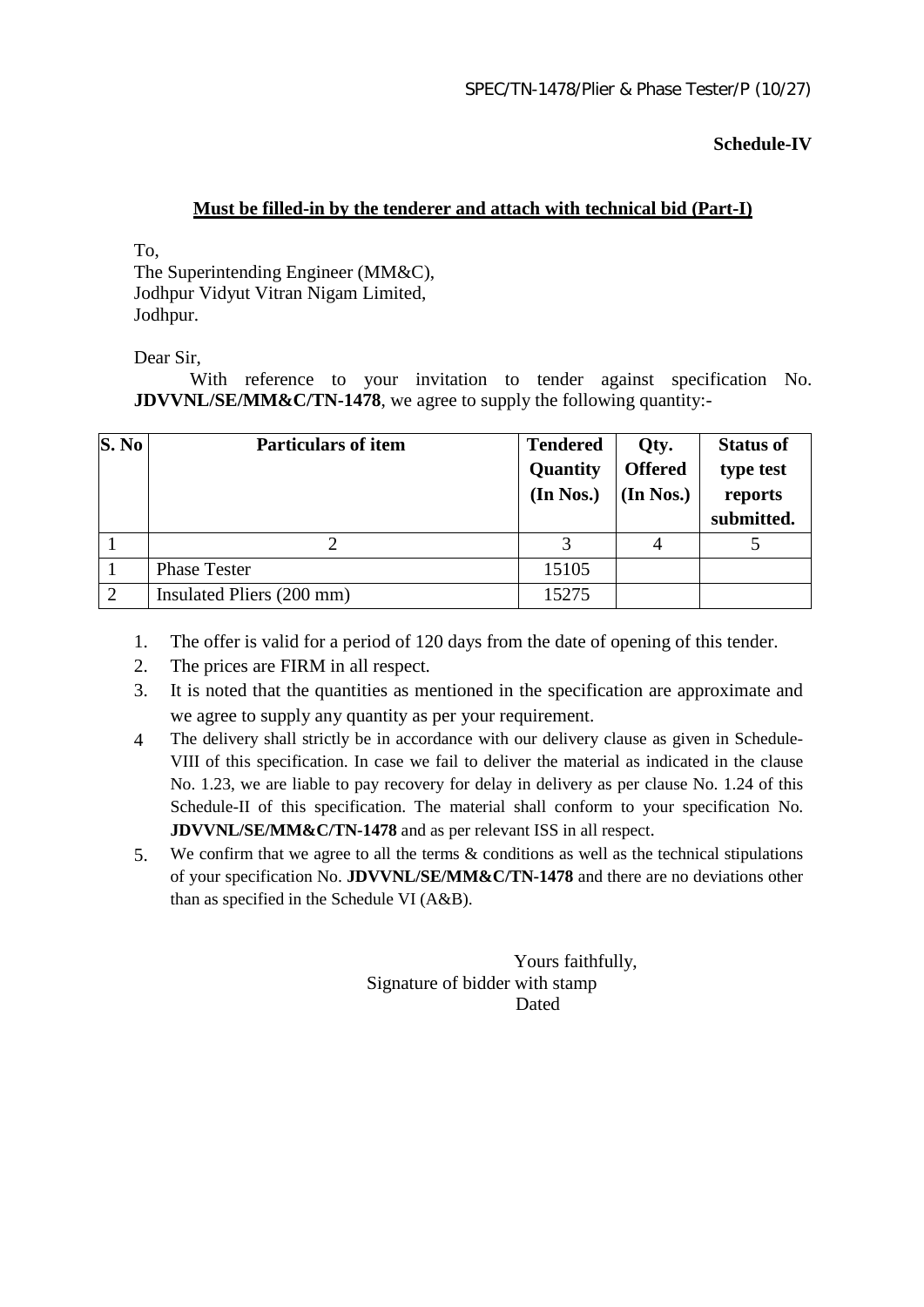SPEC/TN-1478/Plier & Phase Tester/P (11/27)



# **SCHEDULE – V**

# **JODHPUR VIDYUT VITRAN NIGAM LIMITED A Govt. of Rajasthan Undertaking**

Statement of guaranteed technical particulars and other performance data for supply of ……………………………………….. (Name of material) against specification no..……………………….. S.No. Particulars of technical & other performance data guaranteed.

Certified that we agree to all the aforesaid technical particulars and other performance data except following:-

| S.No. | Particulars of technical & other | Reasons for           |
|-------|----------------------------------|-----------------------|
|       | Performance data                 | deviations/departure. |

 **(Signature)** Name & Designation with seal of the bidder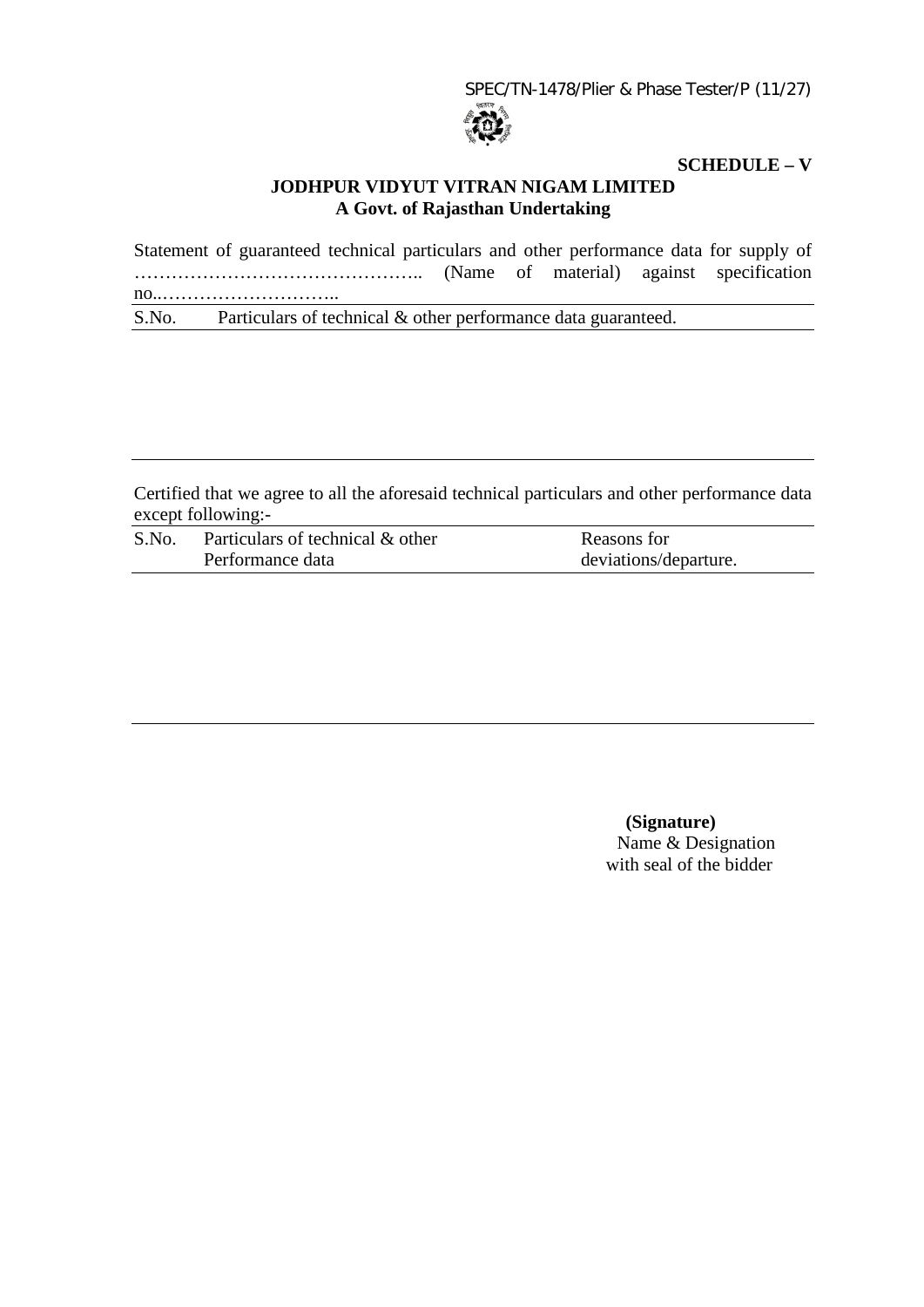# **SCHEDULE-VA**

# **GUARANTEED TECHNICAL & OTHER PARTICULARS FOR SUPPLY OF SAFETY ITEMS: INSULATED SCREW DRIVER AGAINST TN-1478:**

|                | S. No.   PARTICULARS                          | <b>Insulated Plier</b> | <b>Phase Tester</b> |
|----------------|-----------------------------------------------|------------------------|---------------------|
| $\mathbf{1}$   | Name and work address of the<br>manufacturer. |                        |                     |
| 2              | GST registration no.                          |                        |                     |
| $\overline{2}$ | Applicable Standard                           |                        |                     |
| 3              | Make                                          |                        |                     |
| $\overline{4}$ | Type                                          |                        |                     |
| 5              | <b>Size</b>                                   |                        |                     |
| 6              | <b>Insulation withstand Level</b>             |                        |                     |

 (Signature) Name & Designation with Seal of the firm

--------------------------------------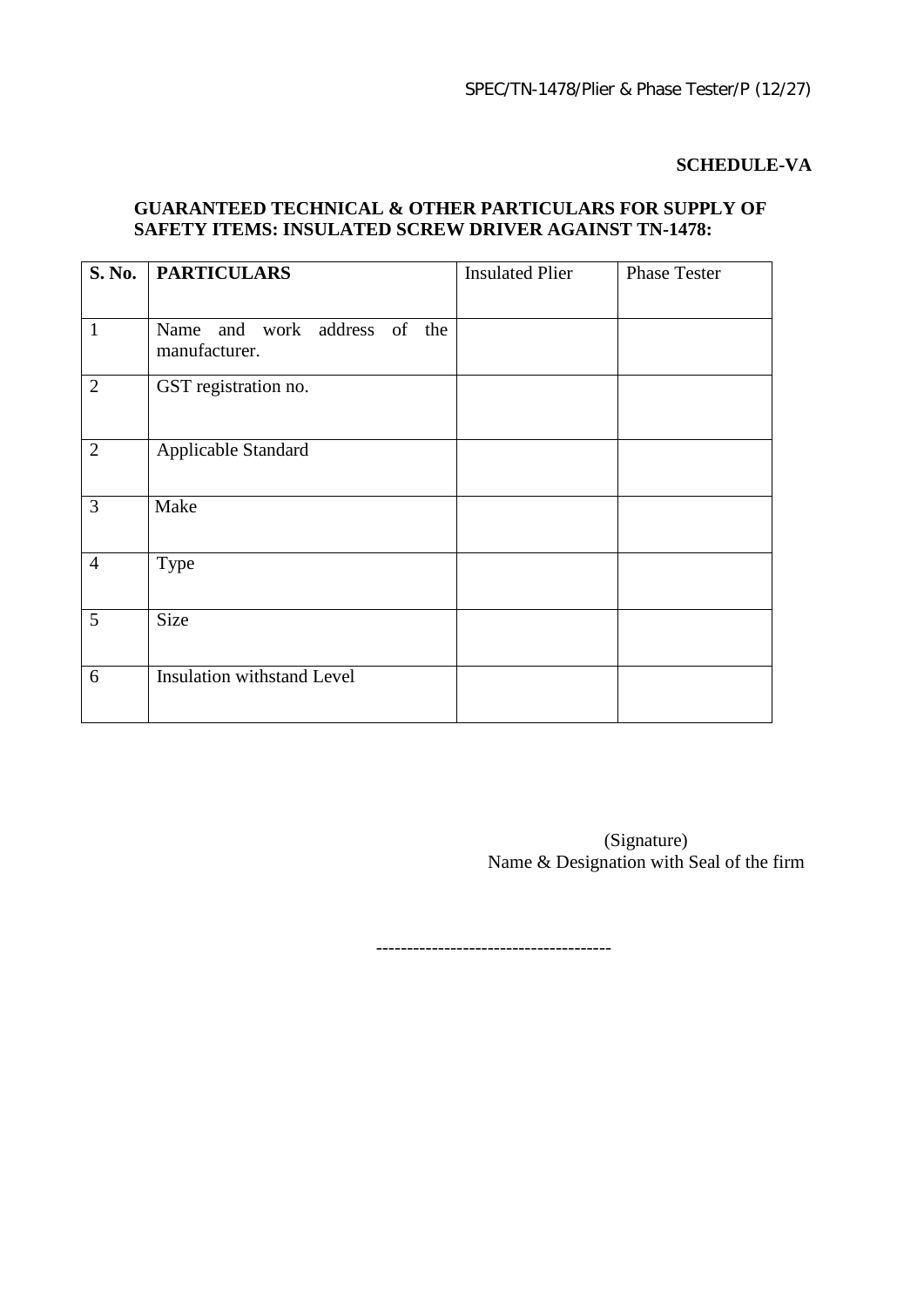**Schedule – VI (A)**



# **JODHPUR VIDYUT VITRAN NIGAM LIMITED A Govt. of Rajasthan Undertaking**

# **DEPARTURE/DEVIATION FROM TECHNICAL SPECIFICATION**

The bidder shall state under this schedule the departure from the Purchaser's specification in respect of technical is as under:-

S.No. Main Deviations from Technical Specification.

Certified that we agree to all the technical specification of the NIT except for the deviation to the extent indicated above.

> **(Signature)** Name & Designation with seal of the bidder.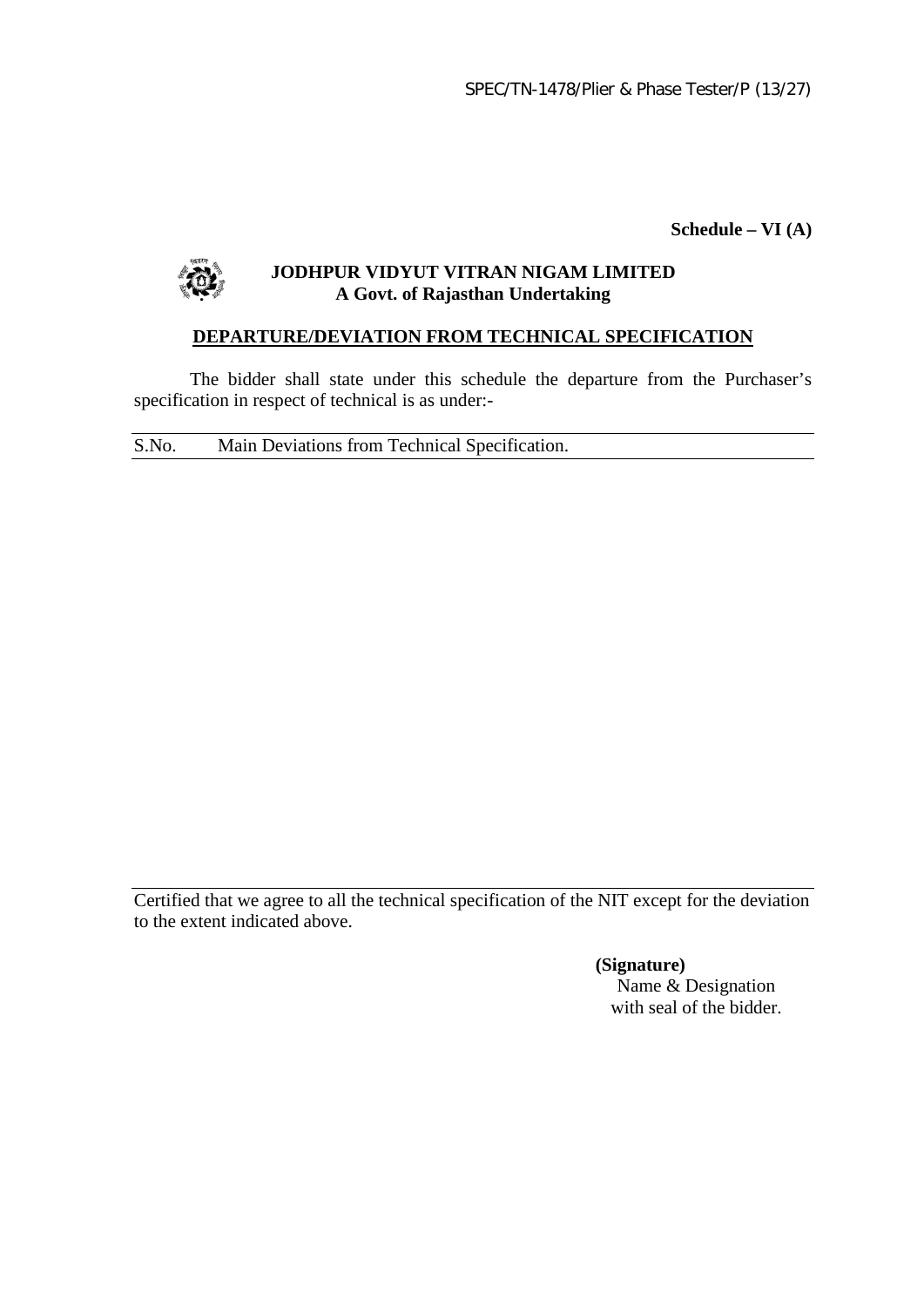**Schedule – VI (B)**



# **JODHPUR VIDYUT VITRAN NIGAM LIMITED A Govt. of Rajasthan Undertaking**

# **DEPARTURE FROM COMMERCIAL TERMS & CONDITIONS OF THE SPECIFICATION**

The bidder shall state under this schedule the departure from the Purchaser's specification in respect of Commercial terms & conditions:-

S.No. Main Deviations from Specification.

Certified that we agree to all the commercial terms & conditions as laid down in General Conditions of Contract to the specification except for the deviation to the extent indicated above.

> **(Signature)** Name & Designation with seal of the bidder.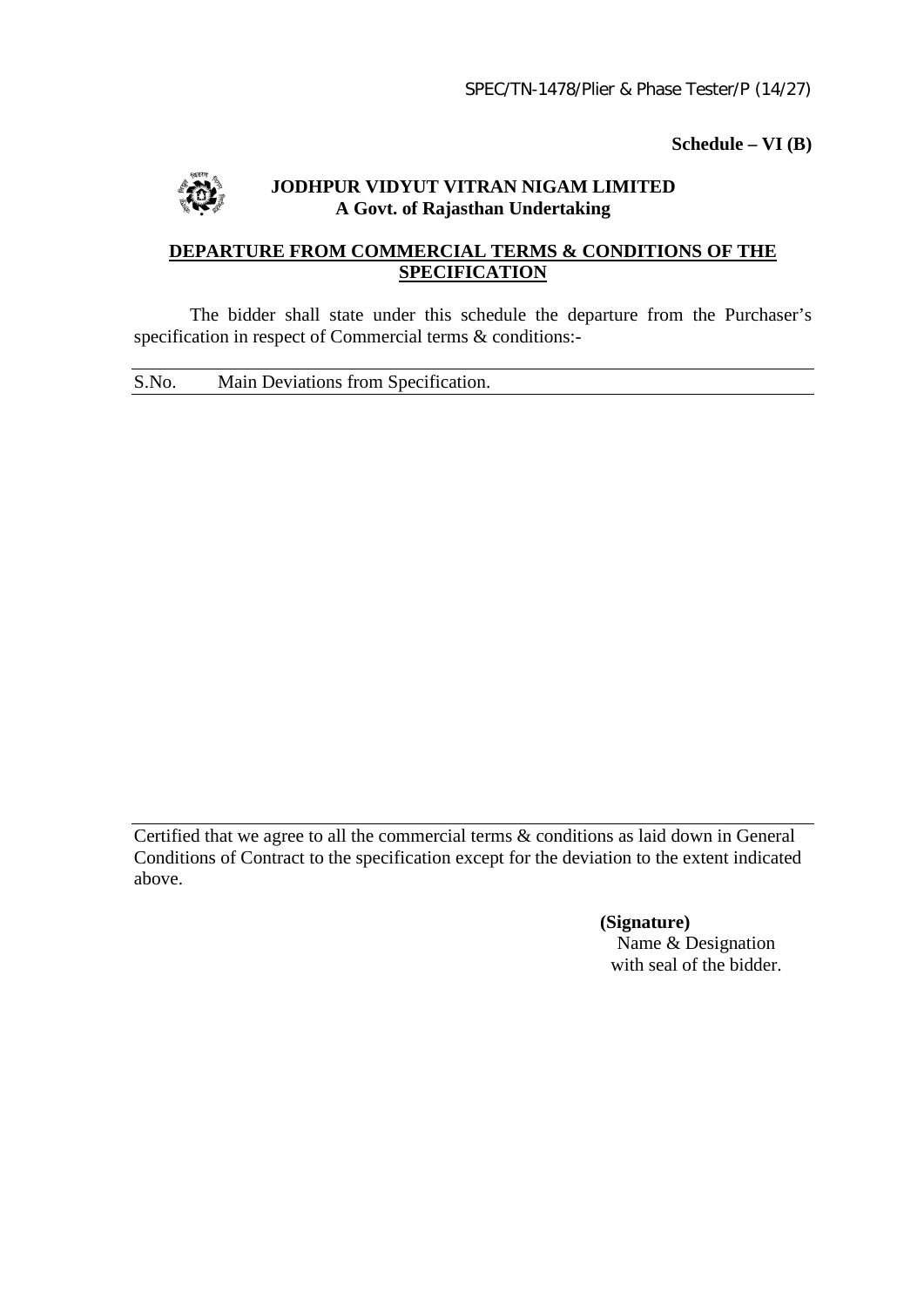#### **Schedule – VII**



**JODHPUR VIDYUT VITRAN NIGAM LIMITED A Govt. of Rajasthan Undertaking**

## **LIST OF PAST SUPPLIES**

The bidder shall state under this schedule whether material and equipments, similar to those offered in the tender have been previously supplied by him. A list shall be given of such orders executed by him together with information regarding the names of purchasing organizations, quantities supplied and when the supplies were effected. This list should be in form given below:-

| S.No. Detailed particulars Qty in<br>items supplied | Nos. | & Date<br>authority | Order No. Name & details Date of of<br>of purchasing Completion |  |
|-----------------------------------------------------|------|---------------------|-----------------------------------------------------------------|--|
|                                                     |      |                     |                                                                 |  |

| If executed partially<br>to be mentioned | whether still<br>Delivery<br>to be executed stipulated in order |  | Remarks |  |
|------------------------------------------|-----------------------------------------------------------------|--|---------|--|
| (Qty. In                                 |                                                                 |  |         |  |
|                                          |                                                                 |  |         |  |

**Note:** Separate schedules are to be furnished by the bidder for past supply to the JdVVNL, Jodhpur other State Electricity Boards and other Departments /Organisations.

> **(Signature)** Name & Designation with seal of the bidder.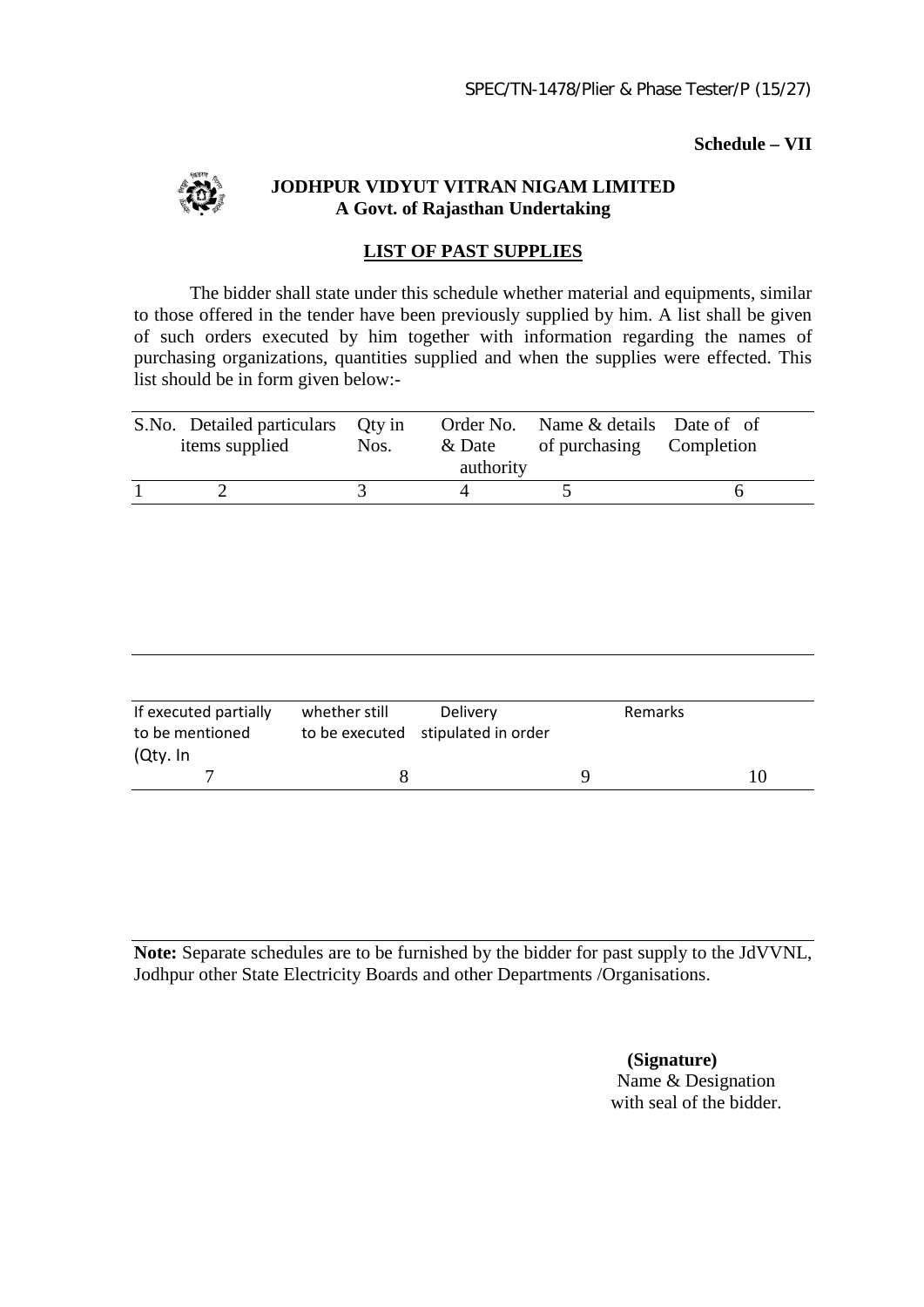#### **Schedule-VIIA**

# **PROFORMA FOR C.A. CERTIFICATE FOR QUANTITY VERIFICATION TN No.1478**

#### **TO WHOM SO EVER IT MAY CONCERN**

This is to certify that M/s. \_\_\_\_\_\_\_\_\_\_\_\_\_\_\_\_\_\_\_\_\_\_\_\_\_\_\_\_\_\_\_\_\_\_\_\_\_\_\_\_\_ (complete with address) have manufactured and supplied the goods / equipments / material during the following financial year(s) to the Electrical utilities / Government Department / Discoms / Organization as detailed out below :

| S.<br>No. | <b>Financ</b><br>ial<br>Year                | <b>Detailed</b><br>particul<br>of<br>ars | <b>Name</b><br>$\boldsymbol{\&}$<br>particu                           | Order<br>$\boldsymbol{\&}$<br>No. | Unit |    | <b>Ordered</b> |    | <b>Actual</b><br>supplied<br>upto | <b>Remark</b><br>S |      |                       |      |                       |  |
|-----------|---------------------------------------------|------------------------------------------|-----------------------------------------------------------------------|-----------------------------------|------|----|----------------|----|-----------------------------------|--------------------|------|-----------------------|------|-----------------------|--|
|           | in<br>which<br>materi<br>al<br>supplie<br>d | item(s)<br>supplie<br>d                  | lars of<br>which<br>Purcha<br>item(s)<br>sing<br><b>Author</b><br>ity | against<br>supplied.              | date |    |                |    |                                   |                    | Qty. | <b>Value</b><br>(Rs.) | Qty. | <b>Value</b><br>(Rs.) |  |
| 1.        | 2.                                          | 3.                                       | 4.                                                                    | 5.                                | 6.   | 7. | 8.             | 9. | 10.                               | 11.                |      |                       |      |                       |  |
|           |                                             |                                          |                                                                       |                                   |      |    |                |    |                                   |                    |      |                       |      |                       |  |
|           |                                             |                                          |                                                                       |                                   |      |    |                |    |                                   |                    |      |                       |      |                       |  |
|           |                                             |                                          |                                                                       |                                   |      |    |                |    |                                   |                    |      |                       |      |                       |  |
|           |                                             |                                          |                                                                       |                                   |      |    |                |    |                                   |                    |      |                       |      |                       |  |
|           |                                             |                                          |                                                                       |                                   |      |    |                |    |                                   |                    |      |                       |      |                       |  |
|           |                                             |                                          |                                                                       |                                   |      |    |                |    |                                   |                    |      |                       |      |                       |  |

Signature Signature Signature & Seal of C.A<br>
Name & Designation Mame : Name & Designation With Seal of the Tenderer **Address** : Date \_\_\_\_\_\_\_\_\_\_\_\_\_\_ Membership No. Place \_\_\_\_\_\_\_

The above particulars are true and correct based on explanations, records and books of accounts produced before us. Further the above certificate has been issued on the request of the company.

CA Firm(\_\_\_\_\_\_\_\_\_\_\_\_\_\_\_\_\_\_)

**Note: The CA certificate must be signed by the bidder and C.A. firm on the letter head of C.A. The details i.e. address of C.A. & membership No. shall clearly be mentioned on CA certificate. In case CA certificate is not signed by the bidder/ furnished without membership no. & address of C.A. then same may not be considered for which responsibility rests with the bidder.**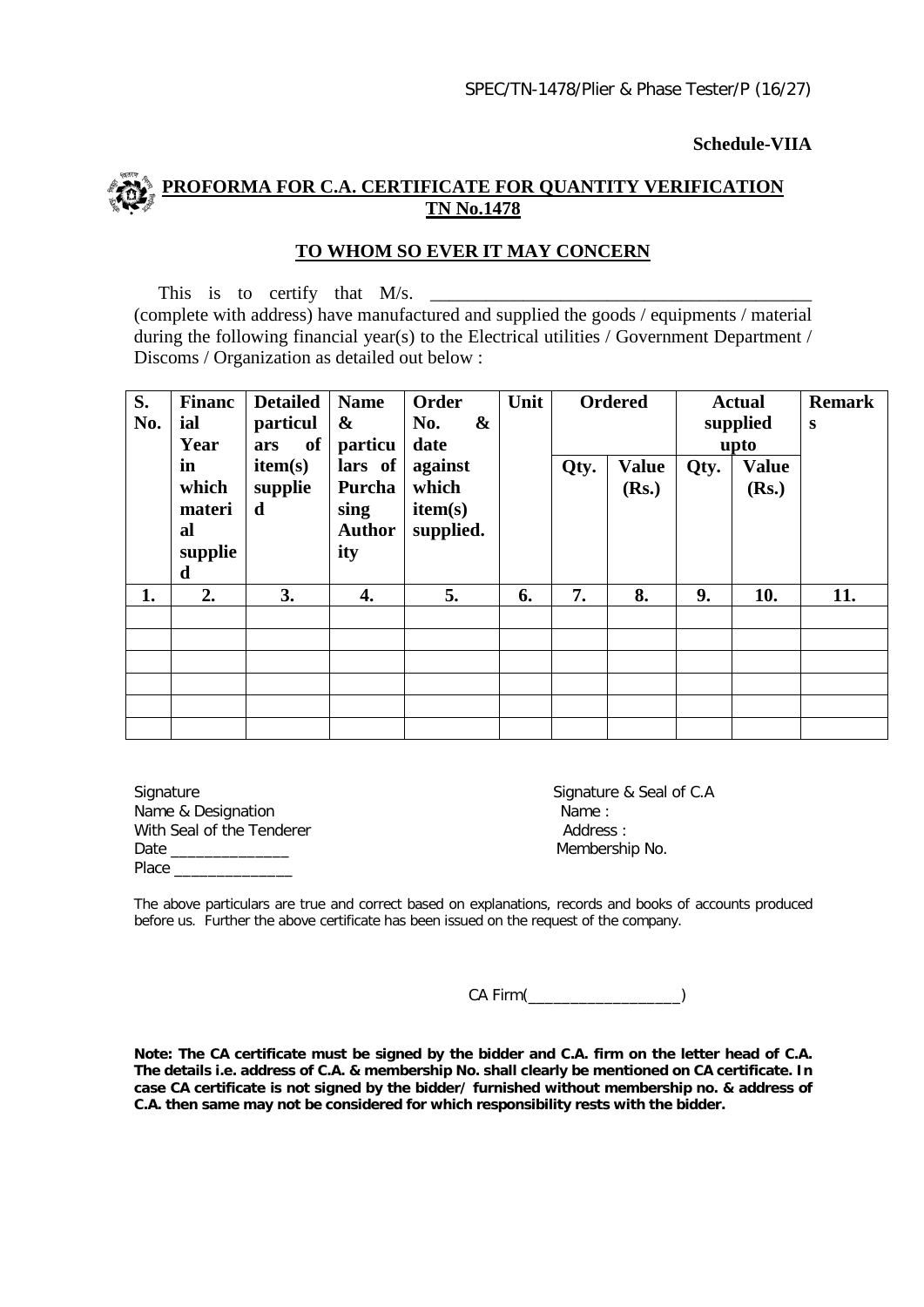#### Schedule – VIII

## JODHPUR VIDYUT VITRAN NIGAM LIMITED A Govt. of Rajasthan Undertaking DELIVERY SCHEDULE PART-A

 The delivery schedule of the material by the Purchase Officer is as mentioned hereunder:-

| Sr. | <b>Particulars of Material</b> | Commencement       | Rate of supply | Period for completion of    |
|-----|--------------------------------|--------------------|----------------|-----------------------------|
| No. |                                | period             | per Month      | delivery of entire material |
|     | Hand Tools:                    | One month from the |                | Within Two months           |
|     | Phase Tester,                  | date of receipt of |                | thereafter at equal monthly |
|     | ii) Insulated Plier            | purchase order     |                | rates                       |

# PART-B

 In case bidder deviates from the delivery schedule mentioned by the purchaser in Part-A then the delivery schedule shall be indicated/mentioned by the bidder as under:-

| Sr. No. Particulars of | Commencement | Rate of supply | Period for completion of    |
|------------------------|--------------|----------------|-----------------------------|
| <b>Material</b>        | period       | per Month      | delivery of entire material |

Note: 1. During the commencement period the process of model assembly and submission of B.O.M. for approval shall be got completed.

 2. During the commencement period the contractual formalities shall be got completed.

> (Signature) Name & Designation with seal of the bidder.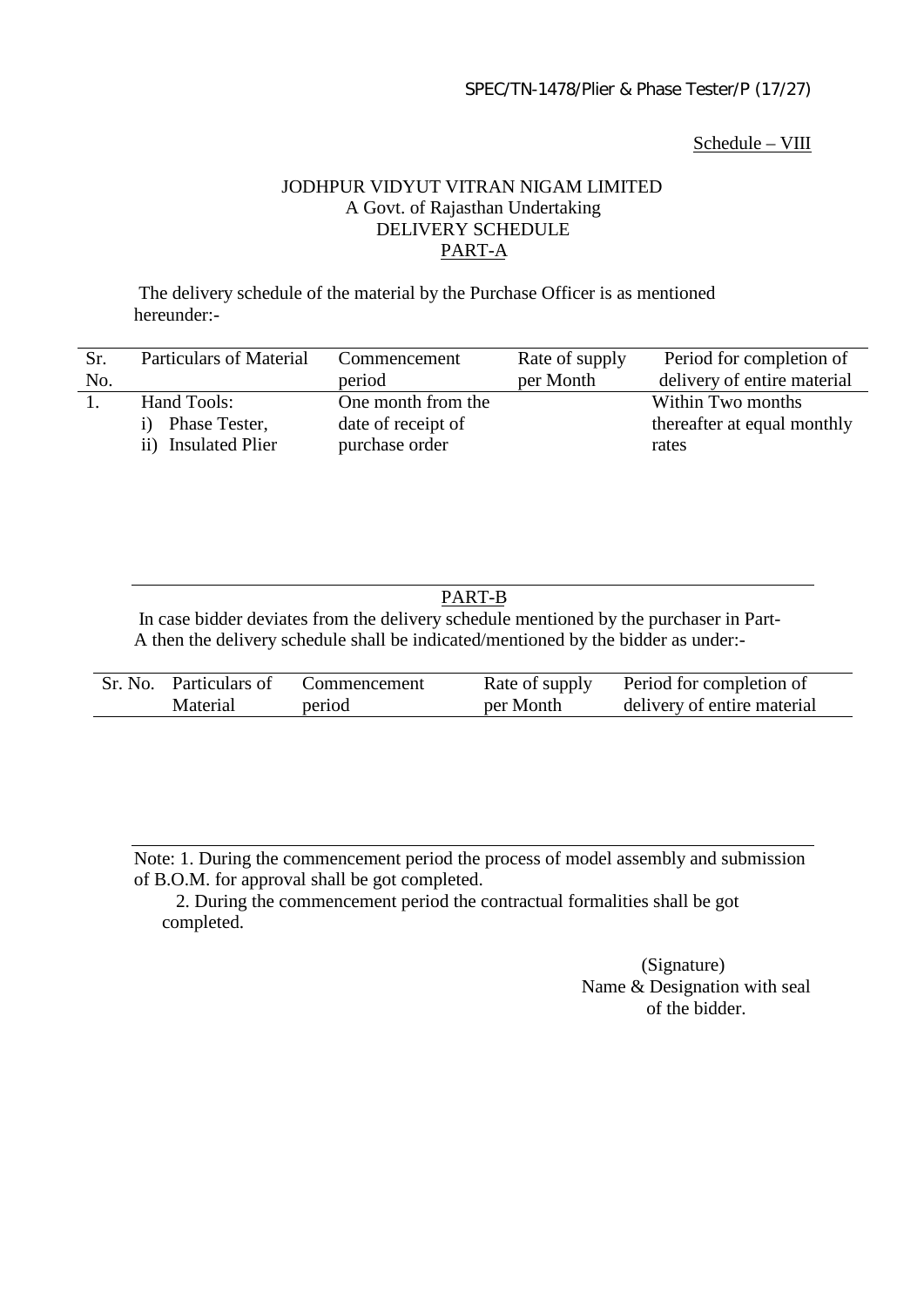#### **Schedule – IX**



## **JODHPUR VIDYUT VITRAN NIGAM LIMITED A Govt. of Rajasthan Undertaking**

List of Equipments and Technical Hands Available with the Firm (To be filled in by the bidders & enclosed with the bid)

Manufacturers and / or their authorized agents who are quoting against this bid are requested to furnish the following information along-with the bid. The Purchaser will have the discretion to ignore the bid without the under noted particulars and/or ignore the bid particulars.

- 1. Name and Address of Manufacturer.
- 2. Place where works exist.
- 3. Details of machinery particularly with B.H.P. of each item installed.
- 4. Details of staff employed in the works.
- 5. Date when started the manufacturing of item under reference.
- 6. List of items manufactured.
- 7. Literature and drawings of items manufactured showing their description, size, design and other important technical particulars.
- 8. Details of order so far, executed along with the names of organization to whom supplied.
- 9. Manufacturing capacity.
- 10. Is the workshop open for inspection by the representative of the board, if required?
- 11. Statement of financial resources and Banking Reference along with Balance-Sheet for previous two years.
- 12. Testing facilities available for the manufactured articles in the testing laboratory of works.
- 13. Whether the Firm is a small/medium/large scale industry.
- 14. Registration No. with :
	- i. Small Scale, National/State.
	- ii. DGTD
	- iii. State Industries Department.

#### **(Signature)** Name & Designation

with seal of the bidder.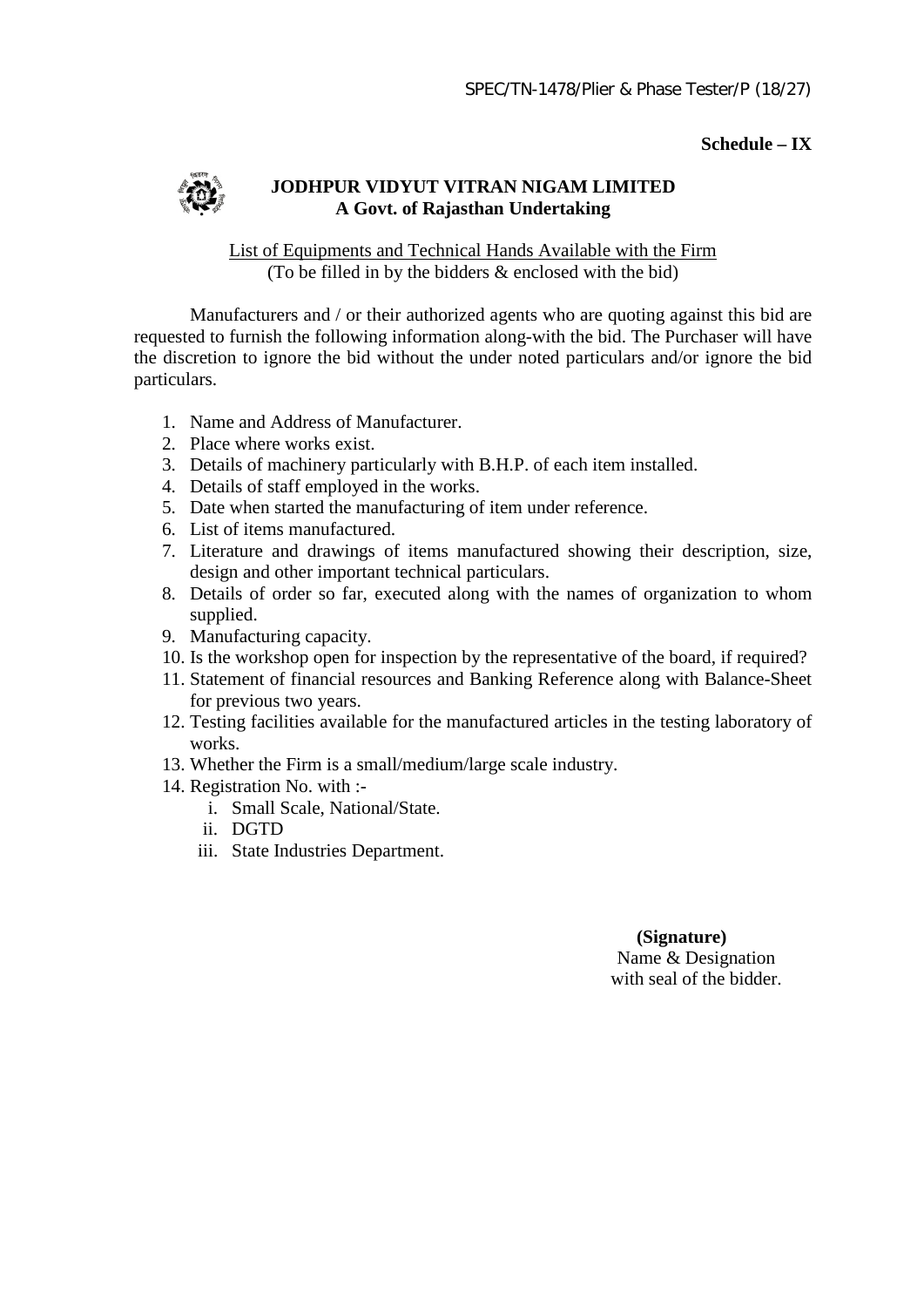**Schedule –X**

#### **GENERAL PARTICULARS ABOUT THE TENDER IN BRIEF JODHPUR VIDYUT VITARAN NIGAM LIMITED OFFICE OF THE SUPERINTENDING ENGINEER (MM&C) NEW POWER HOUSE, INDUSTRIAL AREA, JODHPUR –342003**

TELEPHONE: 0291-2742223 FAX: 0291-2746539

**Two Part Bid**

#### **SPECIFICATION NO: JDVVNL/SE (MM&C)/TN- 1478 FOR SUPPLY OF PLIER AND PHASE TESTER**

| $\mathbf{A}$ | NIT No.                          | TN-1478                                                                                                                             |
|--------------|----------------------------------|-------------------------------------------------------------------------------------------------------------------------------------|
| B            | Last date for receipt of tenders | 25.09.2018 up to 12:00 PM                                                                                                           |
| $\mathbf C$  | Date & time of tender opening    | 25.09.2018 at 3:00 PM                                                                                                               |
| D            | Cost of Specification            | Rs. 2,950.00 (Two Thousand Nine Hundred & Fifty)<br>only)<br>For MSME: Rs. 1,475 (One Thousand Four Hundred<br>& Seventy Five only) |
| E            | Processing of RISL               | Rs. 1,000.00 per set (One Thousand only)                                                                                            |
| $\mathbf F$  | Bid security to be deposited     | General Bidder: Rs. 38947.00<br>Sick Unit of Rajasthan: Rs. 19474.00<br>SSI unit of Rajasthan: Rs. 9737.00                          |
| G            | Validity                         | 120 days from the next date of opening of techno-<br>commercial bid.                                                                |

# **VERY VERY IMPORTANT**

#### **NOTE:**

1. Tender documents will be made available on e-Tendering portal www.eproc.rajasthan.gov.in The bidders, in their own interest are requested to read very carefully the tender document before submitting the bid only through online on website [www.eproc.rajasthan.gov.in](http://www.eproc.rajasthan.gov.in/) The bidders can download bid up to 04:00 p.m. one day prior to schedule date of opening of respective bid mentioned above documents and submit their bids online up to 12:00 p.m. on schedule of respective bid mentioned above.

2. Eligible bidders should submit their bid well in advance instead of waiting till last date JdVVNL will not be responsible for non-submission of bids due to any website related problems.

3. The cost of Tender specification **Rs. 2950/- (For MSME Rs. 1475/-)** (Non-Refundable) to be paid by Demand Draft in Favour of the Sr. Accounts officer(Cash & CPC), JdVVNL, Jodhpur and tender processing fees Rs. **1000/-** shall be payable by demand draft in favour of The Managing Director RISL, JODHPUR ( Non- Refundable). The bidders are required to deposit all these payments in the office of the SE(MM&C), JdVVNL, Jodhpur up to 4.00 PM one day prior to date of tendering otherwise their bids are liable to be rejected.

4. The Bid Security amount (as applicable) to be paid by demand draft/banker's cheque in favous of SR.AO(CASH & CPC), JDVVNL, Jodhpur (Payable at jodhpur) 342003 **up to 4.00 p.m upto one WORKING day prior to schedule date of opening** of respective bid or Bank guarantee, in specified format, of a scheduled bank in favour of superintending Engineer (MM&C), JDVVNL, Jodhpur be deposited to the Sr. Accounts Officer (MM&C), JdVVNL, New Power House, Industrial Area,Jodhpur-342003 **up to 4.00 p.m. up to one WORKING day prior to schedule**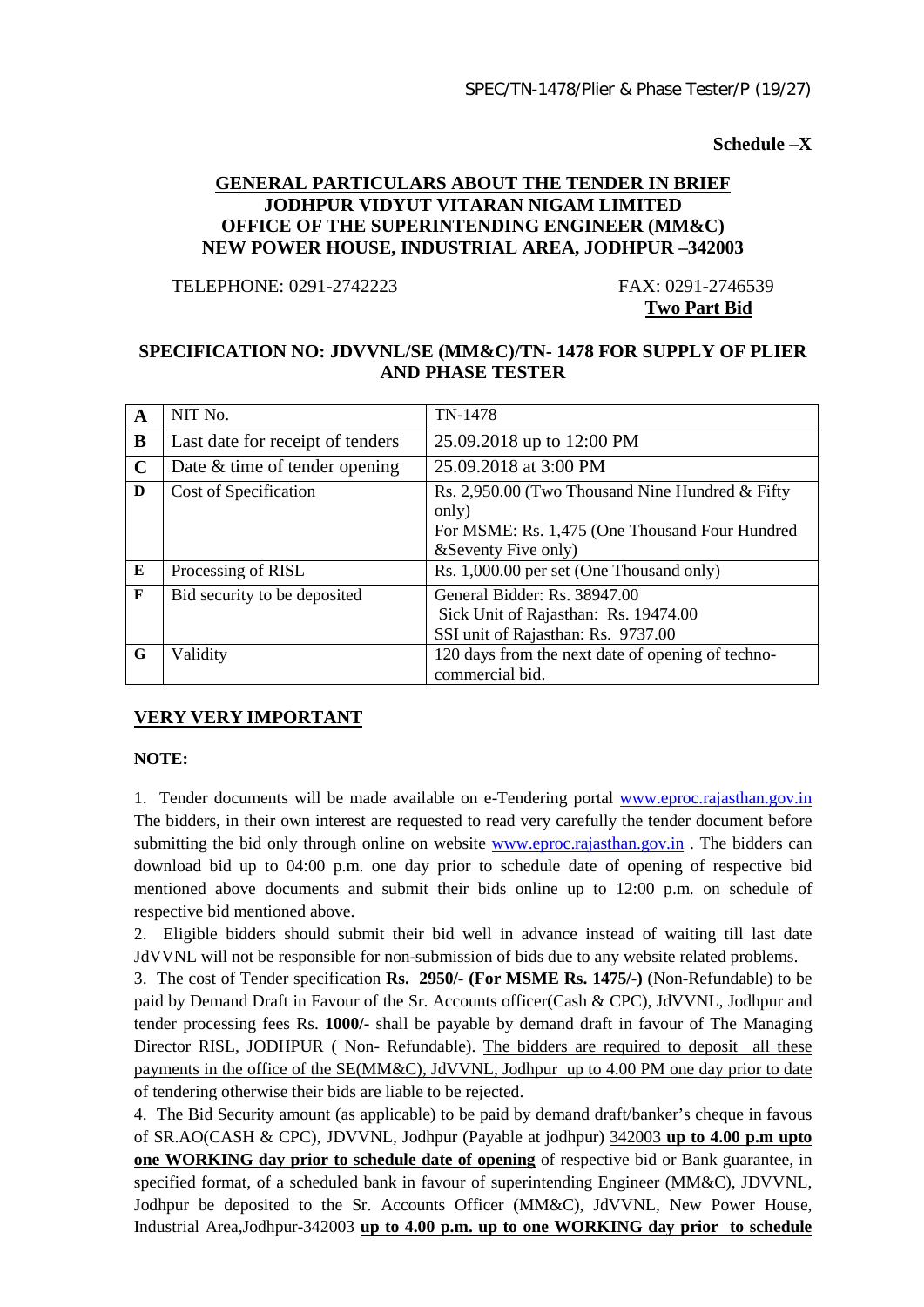**date of opening** of respective bid and obtain a receipt/acknowledgement thereof. No other mode of deposit shall be accepted. At the time of depositing the Bid Security amount or Bank Guarantee, the bidder shall also furnish self attested and duly attested by Notary, the documentary evidence of SSI unit of Rajasthan or of sick unit (as applicable) along with affidavit as per schedule XI on Non-Judicial Stamp of Rs. 100/-.

The Bank Guarantee against Bid Security be issued by Nationalized / Scheduled Bank. The same may be accepted after confirmation by issuing Bank. If any Bid Security Bank Guarantee not is proper format / not confirmed by the issuing Bank the same would not be accepted and the bidder would be immediately shorted out from bid process.

----------------------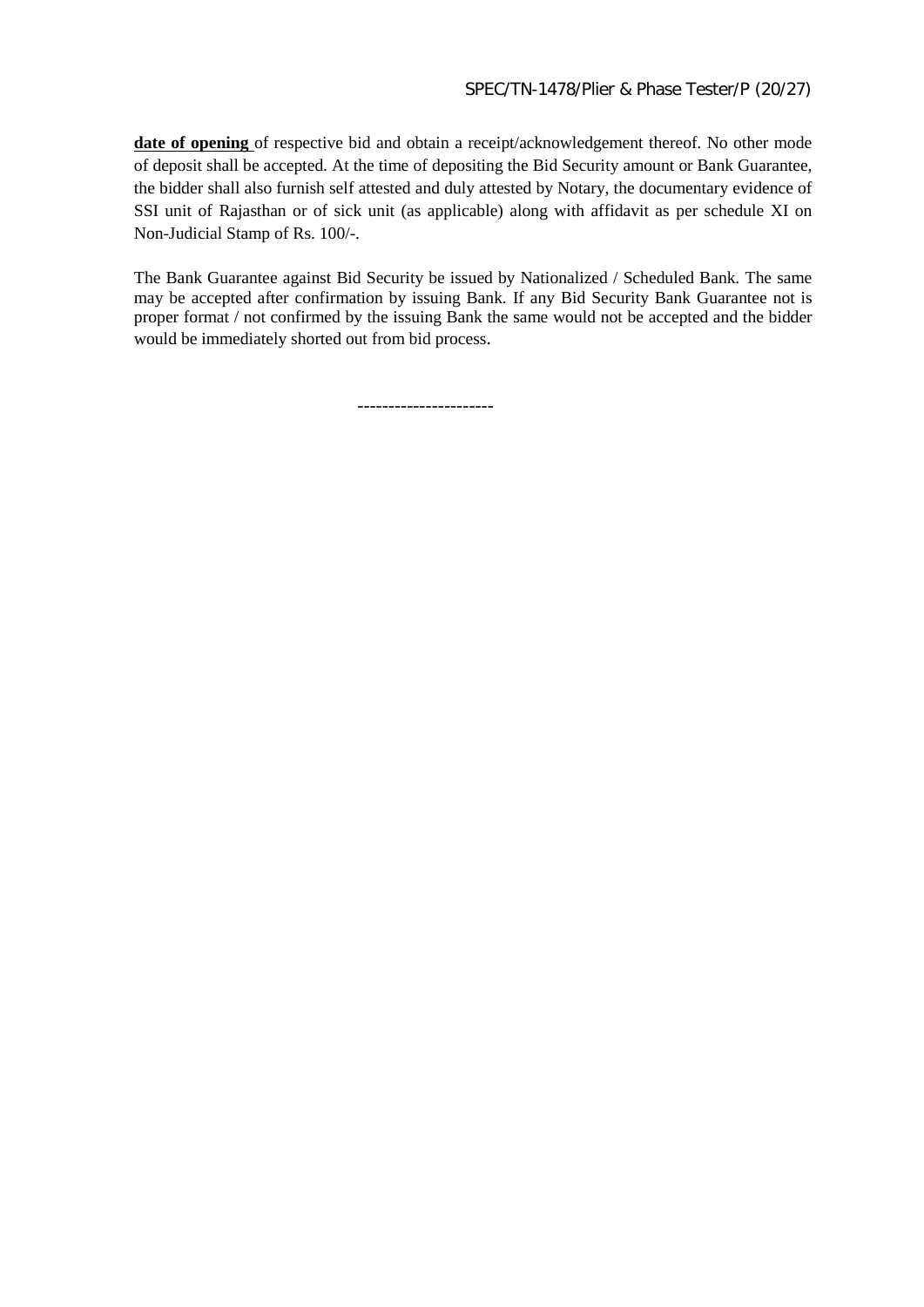Schedule-XI

# **Format of Affidavit (ON NON JUDICIAL STAMP OF RS. 100/-)**

| $\mathbf{I}$                             |                                                                                                                                                                             | $S/O$ Aged $Yrs$ .           |  |  |  |
|------------------------------------------|-----------------------------------------------------------------------------------------------------------------------------------------------------------------------------|------------------------------|--|--|--|
| Residing at                              |                                                                                                                                                                             |                              |  |  |  |
|                                          | Proprietor/Partner/Director of<br><u> San Amerikaanse kommunister op de opgevang in de opgevang van de opgevang van de opgevang van de opgevang va</u>                      |                              |  |  |  |
|                                          |                                                                                                                                                                             |                              |  |  |  |
|                                          |                                                                                                                                                                             |                              |  |  |  |
|                                          | issued acknowledgement of Entrepreneurial Memorandum Part II by the District                                                                                                |                              |  |  |  |
|                                          | Industries Centre_________________________________. The acknowledgement No. is                                                                                              |                              |  |  |  |
|                                          |                                                                                                                                                                             |                              |  |  |  |
| items:                                   |                                                                                                                                                                             |                              |  |  |  |
| Name of Items                            |                                                                                                                                                                             | Production Capacity (Yearly) |  |  |  |
| (i)                                      |                                                                                                                                                                             |                              |  |  |  |
| (ii)                                     |                                                                                                                                                                             |                              |  |  |  |
| (iii)                                    |                                                                                                                                                                             |                              |  |  |  |
| (iv)                                     |                                                                                                                                                                             |                              |  |  |  |
| (v)                                      |                                                                                                                                                                             |                              |  |  |  |
|                                          |                                                                                                                                                                             |                              |  |  |  |
|                                          | (b) My/Our above noted acknowledgement of Entrepreneurial Memorandum Part-II has<br>not been cancelled or withdrawn by the Industries Department and that the enterprise is |                              |  |  |  |
| regularly manufacturing the above items. |                                                                                                                                                                             |                              |  |  |  |

(c) My/Our enterprise is having all the requisite plant and machinery and is fully equipped to manufacture the above noted items.

Place  $\Box$ 

Signature of Proprietor/Director Authorized Signatory With Rubber Stamp and date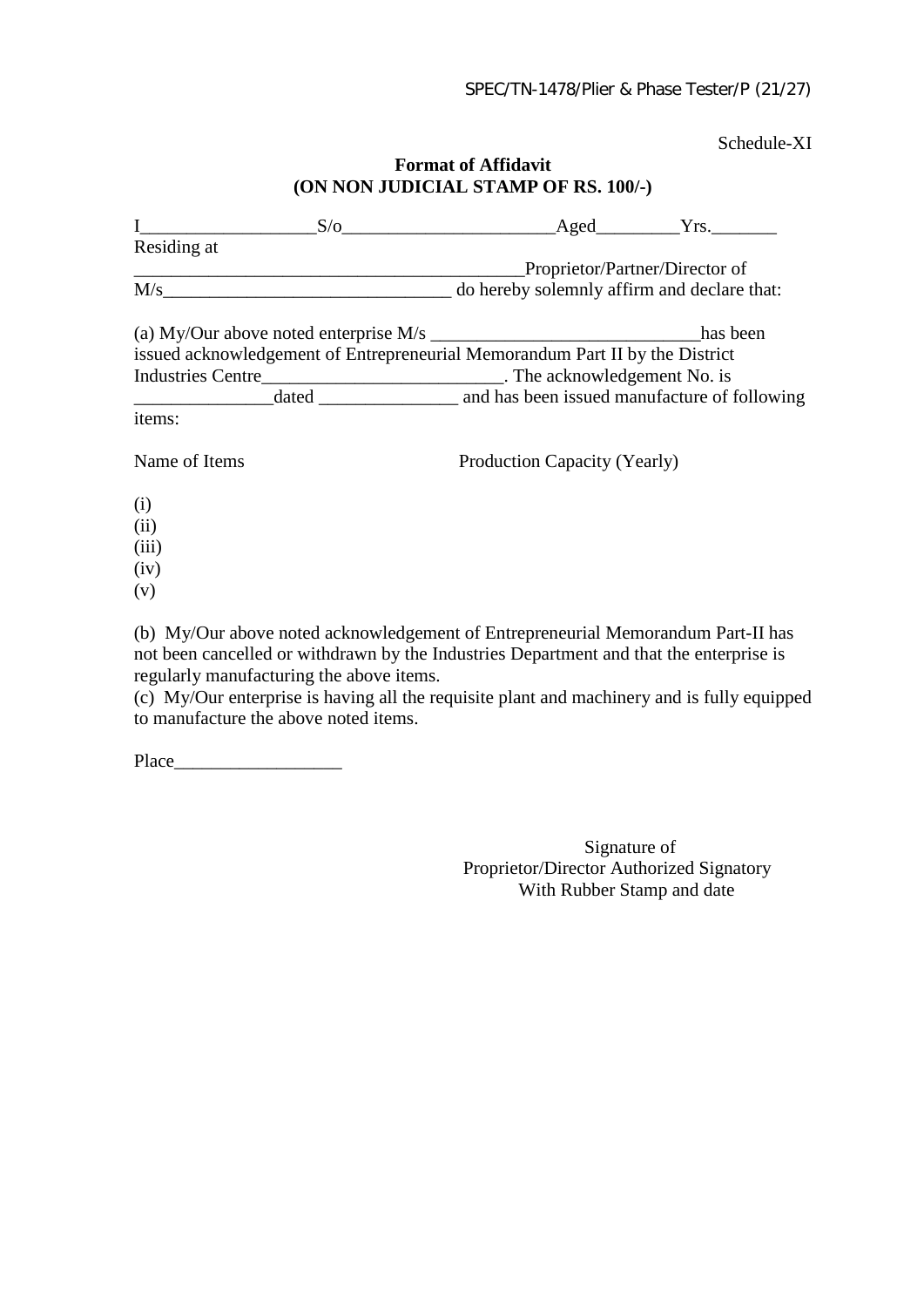# **GENERAL**

# **Amendments in GCC & ITB**

**1) Wherever EMD and Security Bank Guarantee (SBG), are appearing in the ITB, GCC & other Bidding Documents, same is hereby replaced by BID SECURITY as under:-**

#### **BID SECURITY**

Bid security shall be 2% **of the estimated value of subject matter of procurement put to bid.** In case of Small Scale Industries of Rajasthan it shall be 0.5% of the **quantity offered** for supply and in case of sick industries, other than Small Scale Industries, whose cases are pending with Board of Industrial and Financial Reconstruction, it shall be 1% of the value of bid. Every bidder, if not exempted, participating in the procurement process shall be required to furnish the bid security as specified in the notice inviting bids.

**In case SSI unit of Rajasthan quotes the less than the tendered quantity, then they are required to furnish Bid Security @ 0.5% of the value of the quantity offered by them, failing which bid shall be considered non-responsive.** 

The Bid Security amount (as applicable) to be paid by Demand Draft/Banker's Cheque in favour of SR. AO (CASH & CPC), JDVVNL, Jodhpur (payable at Jodhpur) 342003 **upto 4.00 p.m. upto one WORKING day prior to schedule date of opening** of respective bid or Bank Guarantee, in specified format, of a scheduled bank in favour of Superintending Engineer (MM&C), JDVVNL, Jodhpur, be deposited to the Sr.Accounts Officer (MM&C), JDVVNL, New Power House, Industrial Area,Jodhpur-342003 **upto 4.00 p.m. upto one WORKING day prior to schedule date of opening** of respective bid and obtain a receipt/acknowledgement thereof. No other mode of deposit shall be accepted. At the time of depositing the Bid Security amount or Bank Guarantee, the bidder shall also furnish self attested and duly attested by Notary, the documentary evidence of SSI unit of Rajasthan or of sick unit (as applicable) along with affidavit as per schedule X on Non-Judicial Stamp of Rs. 100/-.

The Bank Guarantee against Bid Security be issued by Nationalized / Scheduled Bank. The same may be accepted after confirmation byissuing Bank. If any Bid Security Bank Guarantee not is proper format / not confirmed by the issuing Bank the same would not be accepted and the bidder would be immediately shorted out from bid process.

 The Micro, Small & Medium Scale Industries of Rajasthan and sick industries, other than Small Scale Industries, whose cases are pending before the Board of Industrial and Financial Reconstruction (BIFR) shall furnish self-attested documentary evidence duly attested by Notary to claim the above.

#### **2) Wherever Performance Bank Guarantee (PBG) and Composite Bank Guarantee (CBG) are appearing in the ITB, GCC & other Bidding Documents, same are hereby replaced by PERFORMANCE SECURITY as under:-**

#### **PERFORMANCE SECURITY**

(i) Performance security shall be solicited from all successful bidders except the department's of the State Government and undertakings, corporations, autonomous bodies, registered societies, co-operative societies which are owned or controlled or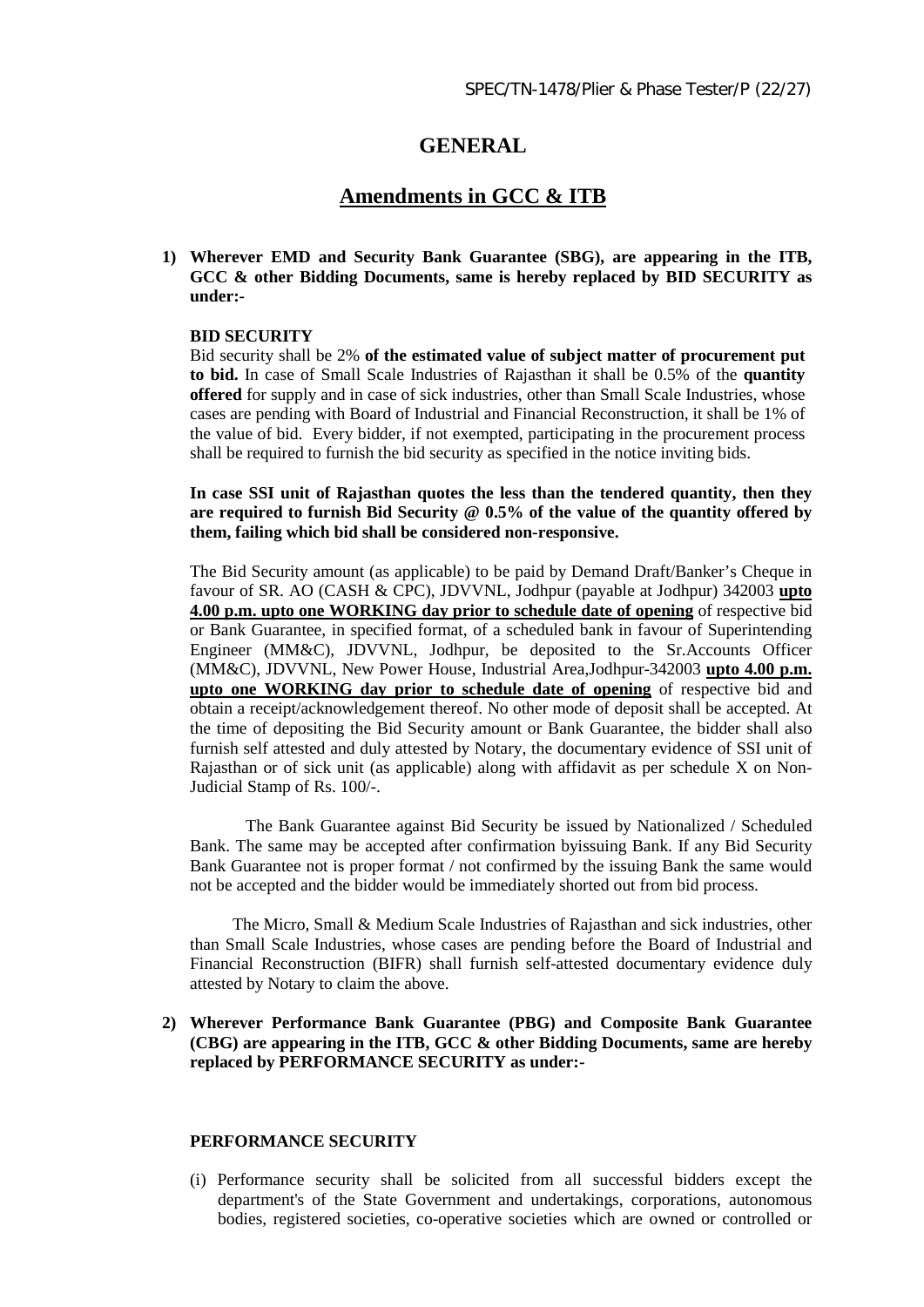managed by the State Government and undertakings of the Central Government. However, a performance security declaration shall be taken from them. The State Government may relax the provision of performance security in particular procurement or any class of procurement.

(ii) Performance security from the successful bidder shall be **5%** of the amount of supply order (in case of established suppliers)/ **1%** of the amount of supply order (in case of Micro, Small & Medium scale industries of Rajasthan)/ **2%** of the amount of supply order (in case of sick industries) / **10%** of the amount of supply order (in case of other suppliers). In case of successful bidder, the amount of bid security may be adjusted in arriving at the amount of the performance security, or refunded if the successful bidder furnishes the full amount of performance security.

#### **3) VENDOR REGISTERATION The relaxation/exemption given to the registered vendors of the Nigam in respect of EMD/SBG, wherever appearing in the ITB, GCC & other Bidding documents, are hereby WITHDRAWN.**

**4) The indirect taxes i.e. Excise Duty, Service Tax, VAT/CST, Entry Tax etc. mentioned in G.C.C., may now be read as G.S.T.**

#### **5) Due Date of payment:**

Payment shall be due and payable by the purchaser in accordance with the provision of the contract within a reasonable period from the date of receipt of each invoice by the contractor / supplier duly supported by a certificate of the Engineer. The purchaser will take all possible effort to make payment to the contractor / supplier generally on **45th day** after receipt of duly verified challans / receipts / bill in the office of paying authority (Sr. Accounts Officer (Cash &CPC) Jodhpur Discom, Jodhpur / Concerned Circle Accounts Officer) and completion of contractual formalities. But in case of delay in payment the purchaser shall not be liable to pay any interest on the outstanding amount to the contractorsupplier.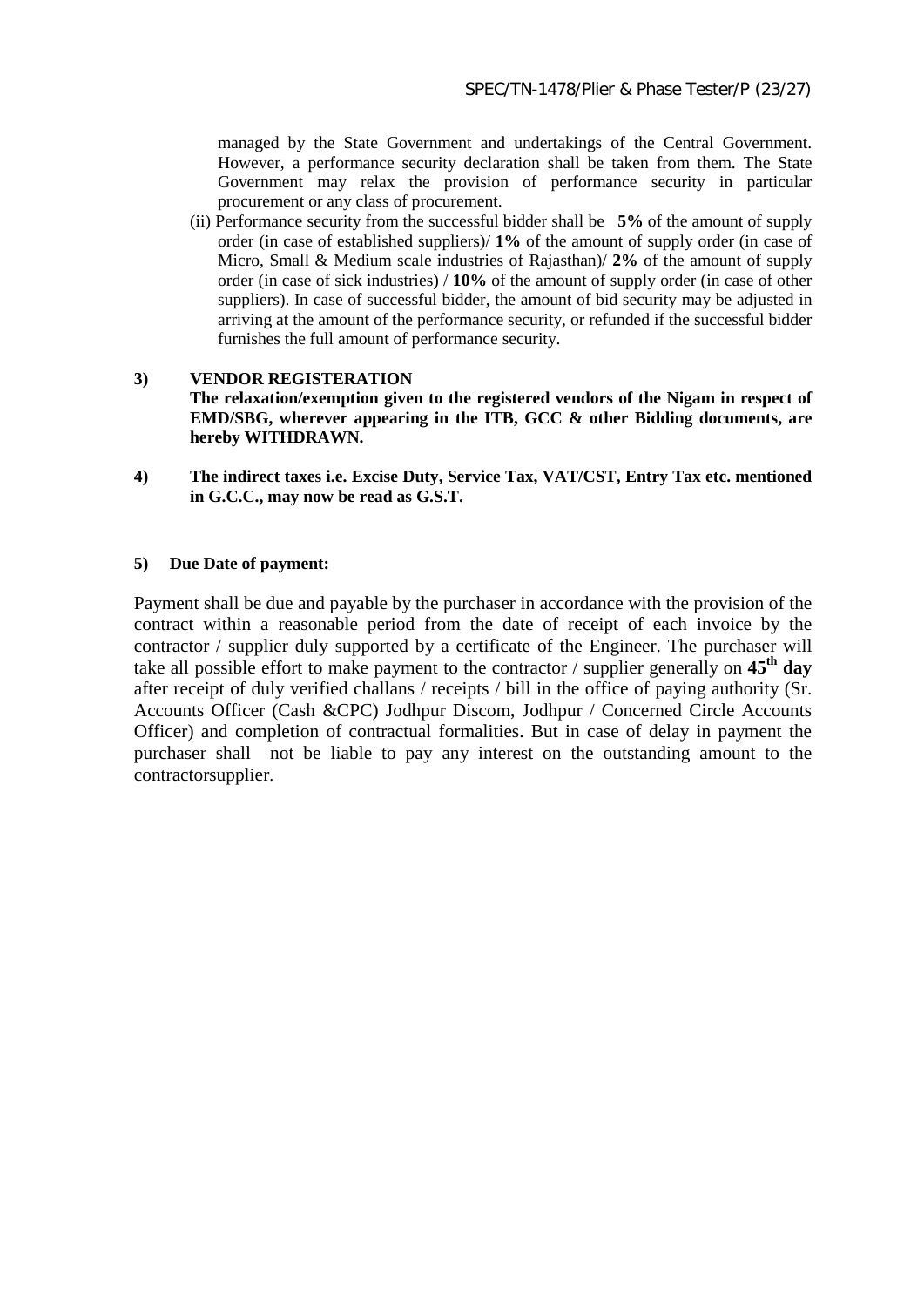Bank Guarantee No. \_\_\_\_\_\_\_. Security Amount : \_\_\_\_\_\_\_\_. Issued on dated : \_\_\_\_\_\_\_\_. Valid upto :  $\frac{1}{\sqrt{1-\frac{1}{\sqrt{1-\frac{1}{\sqrt{1-\frac{1}{\sqrt{1-\frac{1}{\sqrt{1-\frac{1}{\sqrt{1-\frac{1}{\sqrt{1-\frac{1}{\sqrt{1-\frac{1}{\sqrt{1-\frac{1}{\sqrt{1-\frac{1}{\sqrt{1-\frac{1}{\sqrt{1-\frac{1}{\sqrt{1-\frac{1}{\sqrt{1-\frac{1}{\sqrt{1-\frac{1}{\sqrt{1-\frac{1}{\sqrt{1-\frac{1}{\sqrt{1-\frac{1}{\sqrt{1-\frac{1}{\sqrt{1-\frac{1}{\sqrt{1-\frac{1}{\sqrt{1-\frac{1}{\sqrt{1$ Claim upto / Grace period:

#### **PERFORMA OF BANK GUARANTEE FOR BID SECURITY**

(Bank Guarantee in lieu of bid Security on non-judicial Stamp Paper of Rajasthan State of 0.25% of the B.G. value or Rs.25,000/-, whichever is less)

To,

The Superintending Engineer (MM&C), Jodhpur Vidyut Vitaran Nigam Limited, Jodhpur.

- 1. Whereas \_\_\_\_\_\_\_\_\_\_\_\_\_\_\_\_\_\_ (name of the Bidder) (hereinafter called "the Bidder") has submitted its bid dated \_\_\_\_\_\_ (date of submission of bid) for \_\_\_\_\_\_\_\_ (name of contract/ name of the material with Bid no. / TN No.  $\qquad$  (hereinafter called 'the Bid").
- 2. KNOW ALL PEOPLE by these presents that WE \_\_\_\_\_\_\_\_\_\_\_\_\_\_ (name and address of branch of Bank ) of \_\_\_\_\_\_\_\_\_ (name of country), having our registered office at \_\_\_\_\_\_\_\_\_\_\_\_\_\_\_\_\_\_\_\_\_\_ (addresses of bank) (hereinafter called 'the Bank"), are bound unto \_\_\_\_\_\_\_\_\_\_\_\_\_\_\_\_ (name of Purchaser) (hereinafter called "the Purchaser") in the sum of Rs.  $*$ \_\_\_\_\_\_\_\_\_\_\_\_\_\_\_\_\_ for which payment well and truly to be made to the said Purchaser, the Bank binds itself, its successors, and assigns by these presents sealed with the Common Seal of the said Bank this \_\_\_\_\_\_\_ day of  $20$
- 3. THE CONDITIONS of this obligation are :
	- i. If the bidder withdraws its Bid during the period of bid validity specified by the Bidder in the Bid Form; or
	- ii. If the bidder refuses to accept the correction of error in his Bid; or
	- iii. If the bidder, having been notified of the acceptance of its Bid by the purchaser during the period of bid validity:
	- a. Fails or refuses to execute the Contract Agreement within the time specified in purchase / work order, if required, or
	- b. Fails or refuses to furnish the performance security within the time specified in purchase / work order in accordance with the GCC, or
	- c. Fails to commence supply of goods or services or execute work as per purchase / work order within time specified.
	- iv. If the bidder breaches any provision of the Code of integrity specified in the RTPP Act and Chapter VI of the RTPP Rules.
- 4. We undertake unconditionally and irrevocably to guarantee as primary obligator and not as surety merely to pay to the purchaser a sum of Rs.  $\qquad \qquad$  (in words Rs. \_\_\_\_\_\_\_\_\_\_\_\_\_\_\_\_\_\_\_\_\_\_\_\_\_\_\_\_\_\_\_\_\_\_\_\_\_\_) upon receipt of its first written demand, without the purchaser having to substantiate its demand, provided that in its demand the Purchaser will note that the amount claimed by it is due to it owing to the

occurrence of one or all of the above three conditions specifying the occurred condition or conditions.

5. The decision of the Superintending Engineer (MM&C), Jodhpur Vidyut Vitaran Nigam Limited, Jodhpur shall be final whether breach has been committed on the right to demand the amount of guarantee from us which has accrued to the purchaser.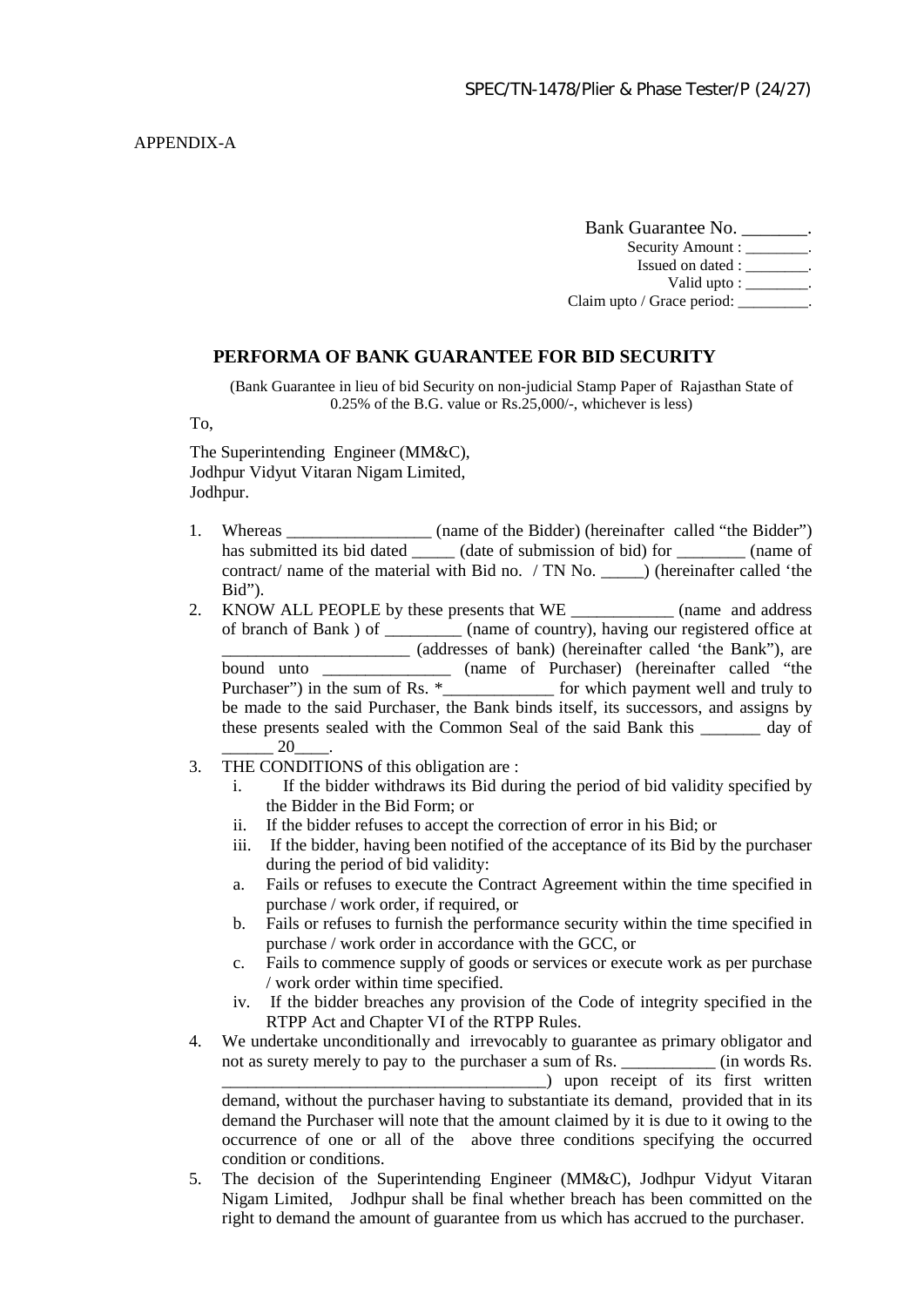- 6. This guarantee shall not cease or determine, if the purchaser grants time or indulgence or vary the terms of the contract with the Contractor or without our consent or knowledge.
- 7. The guarantee herein contained shall not be affected by any change in the constitution of the Contractor.
- 8. We \_\_\_\_\_\_\_\_\_\_ (Bank Name) further undertake not to revoke this guarantee during its currency except with the previous consent of the Superintending Engineer (MM&C), Jodhpur Vidyut Vitaran Nigam Limited, Jodhpur.
- 9. All disputes arising under the said guarantee between the Bank and the Nigam or between the Contractor and the Nigam pertaining to the guarantee, shall be subject to the jurisdiction of the Courts in Jodhpur, Rajasthan alone.
- 10. This guarantee will remain in force up to and including one hundred eighty (180) days after the date of the opening of bids, i.e. upto \_\_\_\_\_\_\_\_\_\_\_, with a further grace period of Ninety (90) days and any demand in respect thereof should reach the Bank not later than the above date.

Yours faithfully, Bankers (EXECUTANT) Signed by the above named Bank in presence of : (signature with full Name and Address)

Witness :

.

1. 2.  $\qquad \qquad$ 

Attested by Notary Public, First Class Magistrate or directly confirmed by the executing Bank.

\* The Bidder should insert the amount of the guarantee in words and figures denominated in the currency of bid.

**Note** : In case the bid is submitted by a Joint Venture, the Bid Bank guarantee shall be in the name of Lead partner or in the name of joint venture partners submitting the Bid covering all the partners of the joint venture.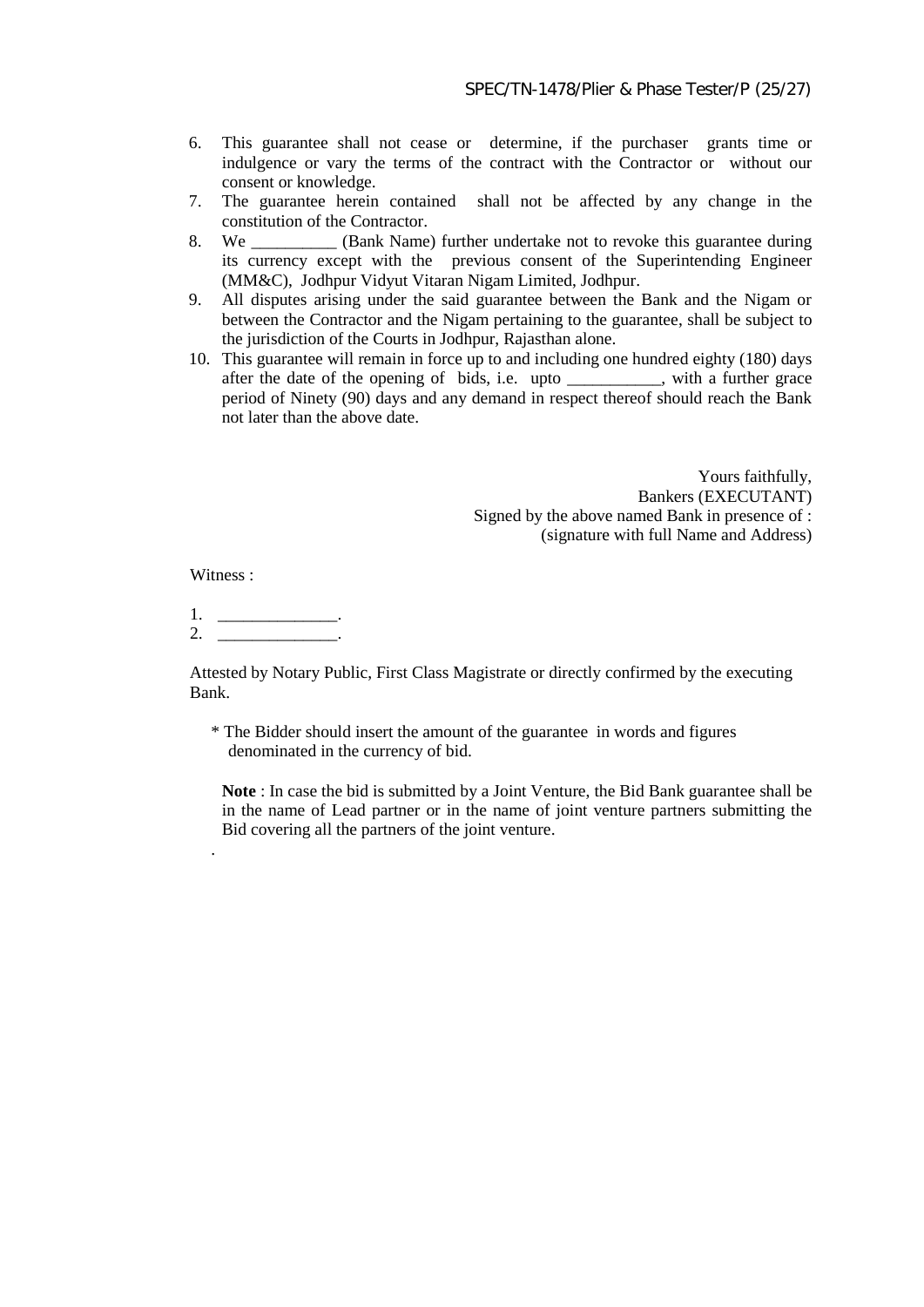#### **Appendix-B**

#### **IMPORTANT INSTRUCTION**

 As discussed following instructions/clarifications are required to be incorporated in the tender specification:

1. All the intending bidders are requested to submit hard copy of all the document(s), uploaded on the e-procurement web-portal, in a sealed envelop in the office of the SE (MM  $\&$  C), JdVVNL, Jodhpur. This sealed envelop shall be opened on the same date of bid opening i.e. on website of e.proc.rajasthan.

- 2. Bidders are requested to read the bid documents very carefully and upload their bid well in time. Please note that no further chance shall be given for attending shortcoming(s), if any and in the event of shortcoming in any tender document(s), the bid is likely to be rejected.
- 3. At the time of accepting counter offer given or at the time of negotiation, bidders change the quantity of original offer  $\&$  give the conditional acceptance of counter offer which is not in accordance with RTPP rules and Act therefore Negotiation with the bidders or counter offer given to bidder shall be accepted in terms of price only. Restriction on quantity to be supplied or any other conditional offer shall not be accepted. If any conditional offer is given then that bidder shall be treated for violation of the code of integrity in terms of sec 11 of RTPP Act and Rule 80 of RTPP Rules and action shall be taken against defaulter bidder in accordance with RTPP Rules and Act.
- 4. In case of bid security deposited, the firm deposits lesser security than the required amount, bid shall be rejected.
- 5. As per notification SO 165 issued by Fin. Dept. dt. 19.11.2015 on reference to RTPP rules, "clause 8(A)" bidding document shall be provided to MSME at 50% of prescribed cost.
- 6. RTPP Act 2012 & RTPP rules 2013 shall be applicable for the procurement process.
- 7. A declaration regarding debarment/blacklisting/code of integrity shall be given by bidder in Annx-'A' .